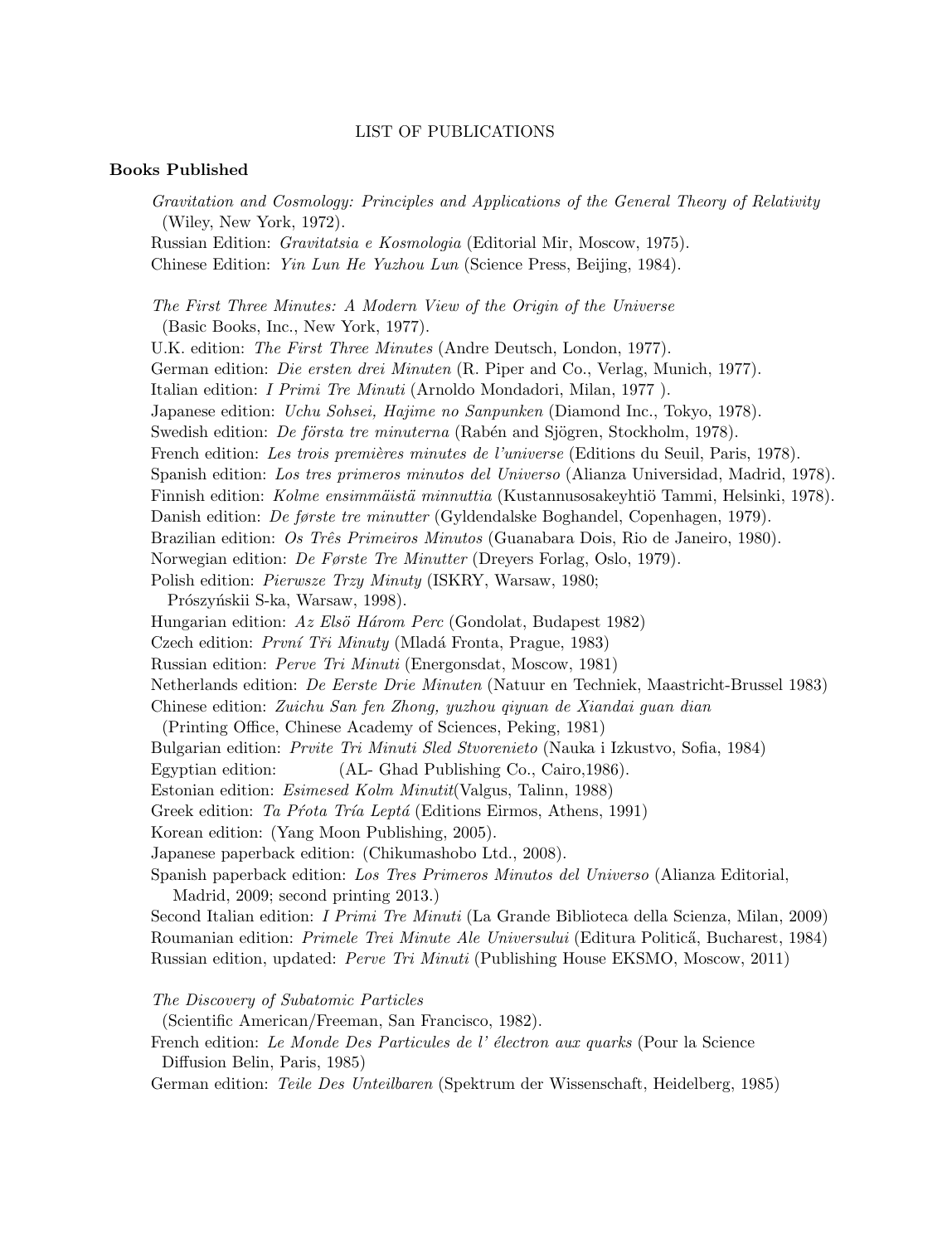Spanish edition: Particulas Subatomicas (Prensa Scientifica, S.A., Barcelona, 1985) Japanese edition: Denshi to Genshikaku no Hakken (Nikkei Science, Inc., Tokyo, 1986) Russian edition: Otkrytie Sukbatomnik Chastits (Editorial Mir, Moscow, 1986) Italian edition: La Scoperta delle Particelle Subatomiche (Zanichel li: Editore, Bologna, 1986) Flemish edition: Boukwstenen van het Atoom:De wetten van de Natuurkunde (Natuur & Techniek, Maastricht/Brussel, 1986) Turkish edition: Atomalti Parcaciklar (Popüler) ilim Kitaplari, Ankara, 2002) Revised English Edition (Cambridge University Press, Cambridge, 2003). Japanese version of Revised English Edition (2006) Chinese version of Revised English Edition (Hunan Science and Technology Press, 2006) Roumanian edition: Descoperirea particulelor subatomice (Humanitas, Bucharest, 2007) Elementary Particles and The Laws of Physics – 1986 Dirac Memorial Lectures, with R.P. Feynman (Cambridge University Press, Cambridge, 1987) French edition: Particules et lois de la physique (InterEditions, Paris, 1989) Japanese edition: (1990, 2002) Spanish edition: Las Particlulas Elementales y las Leyes de la Fisica (Editorial Gedisa, Barcelona, 1991). Italian edition: Alla ricerca delle leggi ultime della fisica (Il Melangolo, Genoa, 1993). Russian edition: (Editorial Mir, Moscow, 2000) Turkish Edition: Temel Parcaciklar ve Fizik Yasalari (Alfa, Istanbul, 2015). Dreams of a Final Theory (Pantheon, New York, 1993; Hutchinson, London, 1993). Italian edition: Il Sogno Dell 'Unita Dell 'Universo (Arnoldo Mondadori Editores, Milan, 1993) German edition: Der Traum von der Einheit des Universums (C. Bertelsmann Verlag, Munich, 1993) Dutch edition: Dromen over een Alomvattende Theorie (Uitgeverij Contact, Amsterdam/Antwerp, 1993). Spanish edition (world): El sueño de una teoria final (Crítica – Grijalbo Mondadori, Barcelona, 1994). Danish edition: Den Store Teori (Gyldendal, Copenhagen, 1994). Japanese edition: (Diamond, Tokyo, 1994). Brazilian edition: Sonhos de uma Teoria Final (Editoria Rocco Ltda., Rio de Janeiro, 1996). Chinese edition: Zui Zhong Li Lung: Zhi Ran Jie Ji Ben Fa Zhe De Tan Xun (Newton Publishing, Taipei, 1996) Czech edition: Snění o finální teorii (Nakladatelsví Hynek, Prague, 1996). Greek edition: (Katoptro) Israeli edition: Chazon Ha-Teeoriah Ha-Sofeet (Am Oved Publishers, Tel Aviv, 1996) Polish edition: (Alkazar) Portuguese edition: Sonhos de uma Teoria Final (Gradiva, Lisbon, 1996) French edition: Le Rêve d'une Théorie Ultime (Editions Odile Jacob, Paris, 1997) Polish edition: Sen o Teorii Ostatecznej (Zysk i S-ka Wydawnctwo, Poznań, 1997) Finnish edition: (Art House Group, Helsinki, 1999?) Russian edition: (URSS Publishers, Moscow, 2004, 2007) Chapter 11 reprinted in The Portable Atheist, C. Hitchens, ed. (Da Capo Press, 2007): 366–379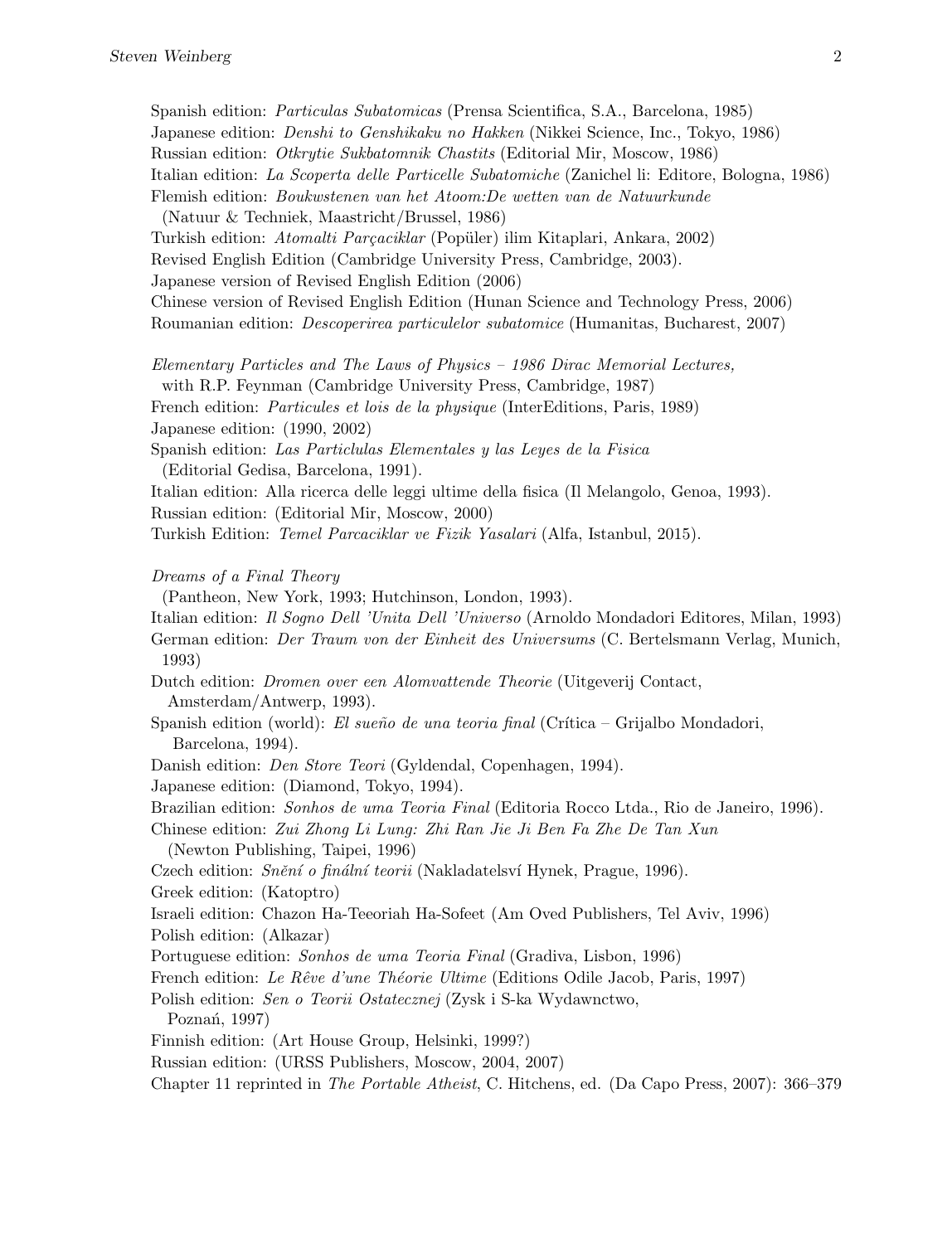- Korean edition (Science Books Publishing Co., Ltd. 2007)
- Arabic edition (Dar El Shourok, Cairo, to be published)
- Chapter 6 reprinted in part in The Oxford Book of Modern Science Writing, R. Dawkins, ed. (Oxford University Press, 2008): 357-361.
- Roumanian edition: Visul Unei Teorii Finale (Humanitas, Bucharest, 1992, 2008) Serbian edition (Polaris, 1996).
- Spanish paperback edition: El Sueño de Una Teoría Final, transl. J. Garcia Sanz (Crítica, Barcelona, 2010).
- Russian edition (AST)
- Chapter 6 reprinted in Albert Einstein Memorial Lectures, J. D. Bekenstein and R. Mechoulam, eds. (The Israel Academy of Sciences and Humanities, Jerusalem, and World Scientific Publishing Co., Singapore).
- Chapter 10 reprinted in Models of God and Alternative Ultimate Realities, ed. J. Diller and A. Kasher (Springer, Dordrecht, 2013).
- The Quantum Theory of Fields Volume I: Foundations (Cambridge University Press, Cambridge, 1995).
- Japanese edition: (Yoshioka Shoten, Kyoto, 1997)
- Italian edition: La Teori. a Quantistica dei Campi (Zanichelli, Bologna, 1999).
- Polish edition: Teoria Pól Kwantowych Podstawy (Wydawnictwo Naukowe PWN, Warsaw, 1999).
- The Quantum Theory of Fields Volume II: Modern Applications (Cambridge University Press, Cambridge, 1996).
- Japanese edition: (Yoshioka Shoten, Kyoto, 1998)
- Polish edition *Teoria Pól Kwantowych Nowoczesne Zastosowania* (Wydawnictwo Naukowe PWN, Warsaw, 1999).
- Japanese paperback edition (2006)
- The Quantum Theory of Fields Volume III: Supersymmetry (Cambridge University Press, Cambridge, 2000). Polish edition: Teoria Pól Kwantowych – Supersymetria (Wydawnictwo Naukowe PWN, Warsaw, 2001). Russian edition: Kvantovaya Teoria Polei – Tom 3 Superseemmetreya (?A??C, Moscow, 2002) paperback Japanese edition (Cambridge University Press, 2004) Chapter 7 reprinted in Russian in Philosophical Alternatives 15, No. 4, 3 (2006) Facing  $Up - Science$  and its Cultural Adversaries (Harvard University Press, 2001). Chinese complex character edition: (Commonwealth Publishing, 2004)
- Czech edition: Tvár $\tilde{r}$  v tvár (Aurora, Prague, 2004)
- Chinese simplified character edition: (Shanghai Scientific and Technological Educational Publishing, 2004)
- Hungarian edition: Csillagokra látni Természettudomány és filozfia (HVG KÖNYVEK, Budapest, 2005)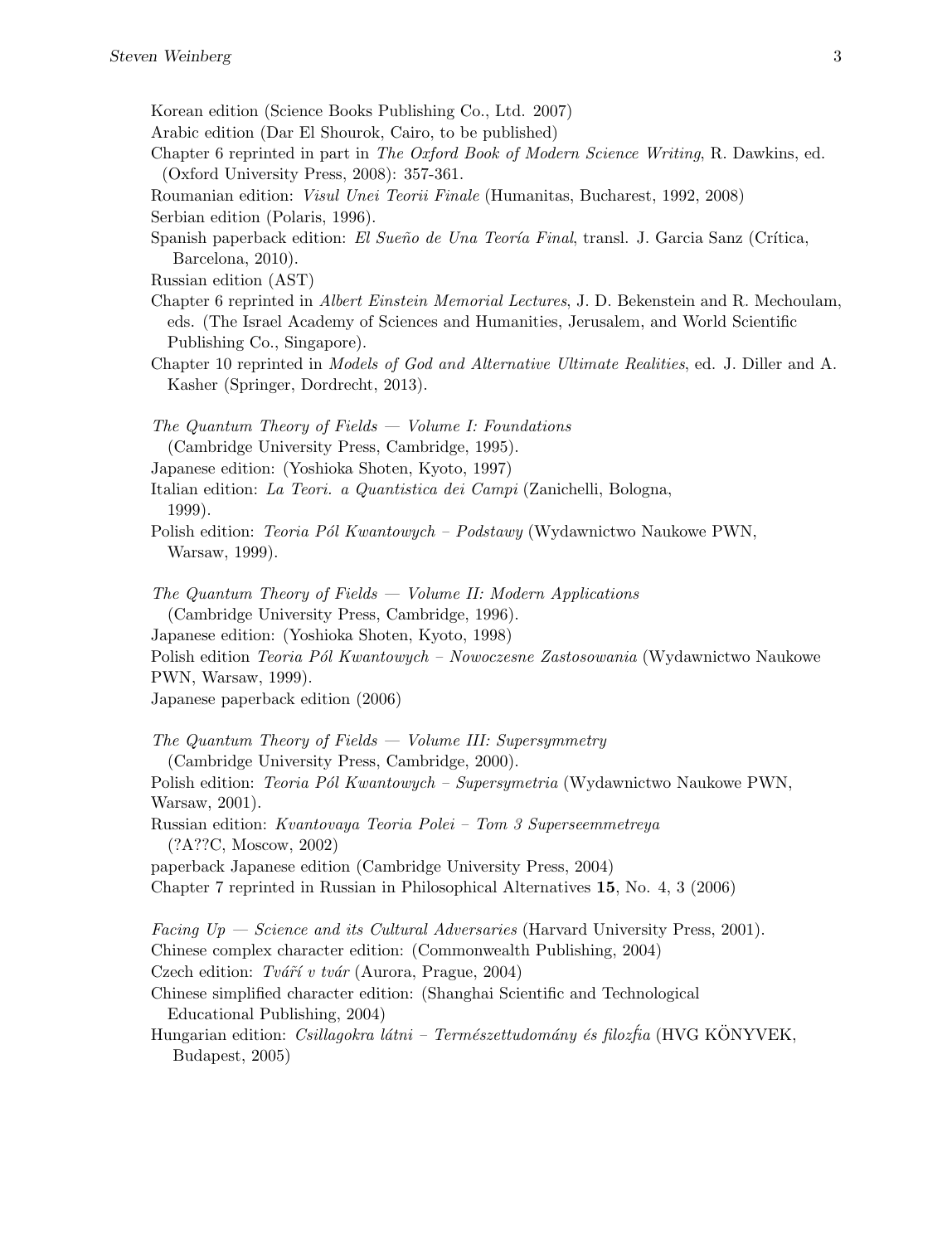Glory and Terror — The Growing Nuclear Danger (New York Review Books, New York, 2004)

Cosmology (Oxford University Press, Oxford, 2008) Japanese edition, transl. Eiichiro Komatsu (Nippon Hyoron Sha Co., Ltd., 2013) Chinese edition (University of Science and Technology of China Press, Hefei, China, 2013). Russian edition Cosmologia (PERECOM press, Moscow, 2013).

Lake Views — This World and the Universe (Harvard University Press, Cambridge, MA, 2009)

Lectures on Quantum Mechanics (Cambridge University Press, 2012) German edition: Quantenmechanik (Pearson Deutschland GmbH, 2015)

To Explain the World – The Discovery of Modern Science (HarperCollins, New York, 2015). UK edition: (Allen Lane, Penguin, London, 2015)

Brazilian edition Para Explicar o Mundo - A Descoberta da Ciência Moderna (Companhia das Letras, São Paolo, 2015);

Netherlands edition De Wereld Verklaard - De Ontdekking Van de Moderne Wetenschap (Athenaeum - Polak & Van Gennep, Amsterdam, 2015)

Spanish edition: Explicar el Mundo  $=$  El descubriniernto de la ciencia moderna (Taurus, Madrid, 2015)

Portuguese edition: Explicar O Mundo - A História da Ciência da Antiguidade à Época Moderna, transl. F. S. Pereira (Marcador, Barcarena, 2015).

Italian edition: Spiegare Il Mondo – La scoperta della scienza moderna, transl Tullio Cannillo (Mondadori, Milan, 2016).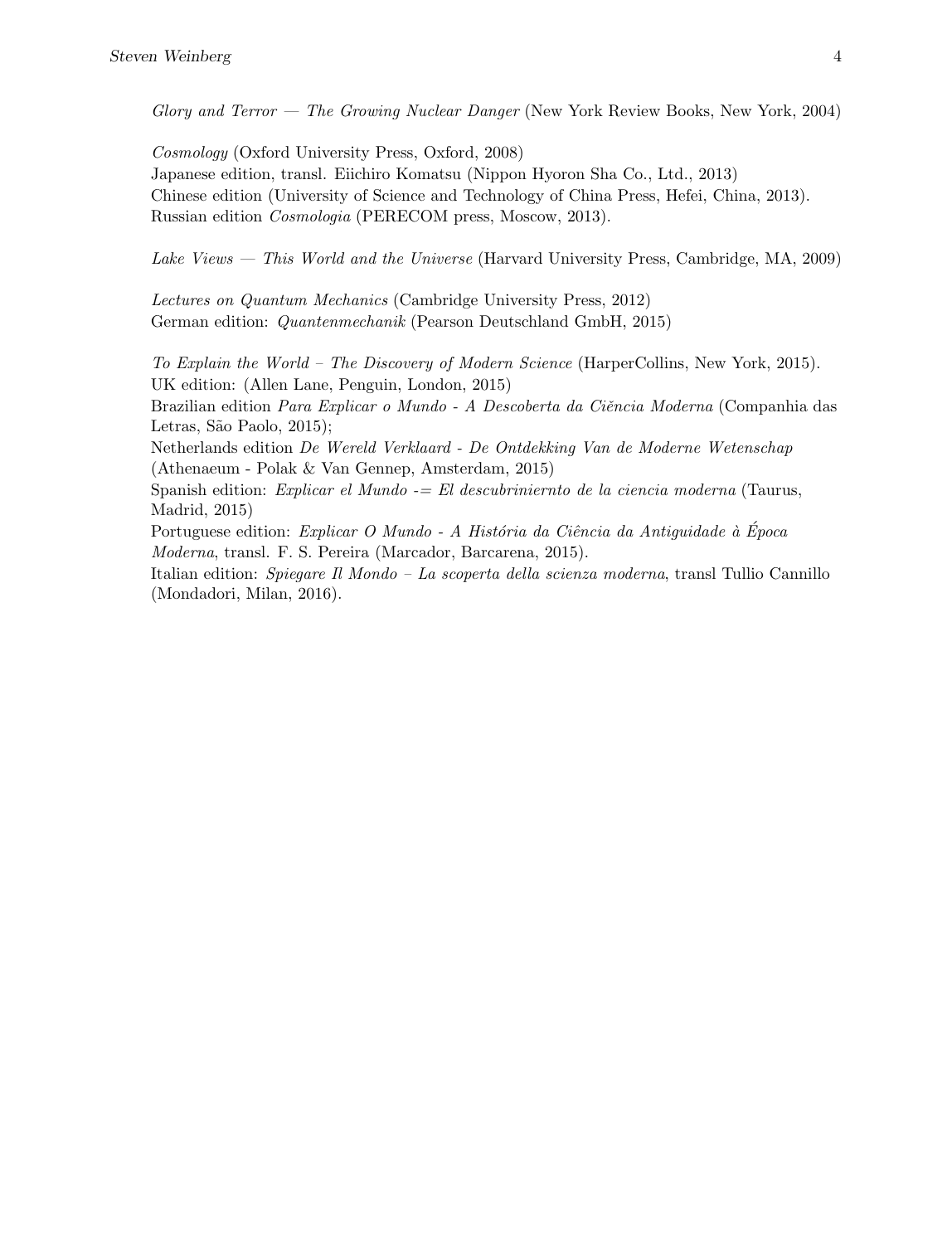## Articles

- 1. N–V potential in the Lee Model, Phys. Rev. 102, 285 (1956).
- 2. Role of strong interactions in decay processes, Phys. Rev. 106, 1301 (1957).
- 3. Time reversal invariance and  $\theta_2^o$  decay, Phys. Rev. 110, 782 (1958).
- 4. Divergenceless currents and K–meson decay (with R. Marshak, S. Okubo, E. C. G. Sudarshan, and W. B. Teutsch) Phys. Rev. Lett. 1, 25 (1958).
- 5. Interaction current in strangeness violating decays (with R. Marshak, S. Okubo, E. C. G. Sudarshan, and W. B. Teutsch) Phys. Rev. 112, 665 (1958).
- 6. Charge symmetry of weak interactions, Phys. Rev. 112, 1375 (1958).
- 7. Nature of the vector interaction in  $\mu^-$  absorption, Phys. Rev. Lett. 2, 223 (1959).
- 8. Interference effects in leptonic decays, Phys. Rev. 115, 481 (1959).
- 9. Electromagnetic Transitions between  $\mu$ -meson and electron (with G. Feinberg), Phys. Rev. 116, 465 (1959).
- 10. Interference effects in neutral K-particle decay (with S. B. Treiman), Phys. Rev. 116, 239 (1959).
- 11. Electromagnetic corrections to isotopic spin conservation(with S. B. Treiman), Phys. Rev. 116, 465 (1959).
- 12. On the phase factors in inversions (with G. Feinberg), Nuovo Cimento 14, 571 (1959).
- 13. Transformation of muons into electrons (with G. Feinberg and P. Kabir), Phys. Rev. Lett. 3, 527 (1959).
- 14. New test for  $\Delta T = \frac{1}{2}$  $\frac{1}{2}$  in  $K^+$  decay, Phys. Rev. Lett. 4, 87 (1960).
- 15. High energy behavior in quantum field theory, Phys.Rev. 118, 838 (1960).
- 16. Muon absorption in liquid hydrogen, Phys. Rev. Lett. 4, 575 (1960).
- 17. Partially conserved currents and the  $K'$  meson (with J. Bernstein), Phys. Rev. Lett. 5, 481 (1960).
- 18. Law of conservation of muons (with G. Feinberg), Phys. Rev. Lett. 6, 381 (1961).
- 19. Conversion of muonium into antimuonium (with G. Feinberg), Phys. Rev. 123, 1439 (1961).
- 20. The neutrino problem in cosmology, Nuovo Cimento 25, 15 (1962).
- 21. Two stream instability in finite beams (with E. A. Frieman, M. L. Goldberger, K. M. Watson, and M. N. Rosenbluth), Physics of Fluids 5, 196 (1962).
- 22. Cross Sections at High Energies, Phys. Rev. 124, 2049 (1961).
- 23. Eikonal Method in Magnetohydrodynamics, Phys. Rev. 126, 1899 (1962).
- 24. Broken Symmetries (with J. Goldstone and A. Salam), Phys. Rev. 127, 965 (1962).
- 25. Universal neutrino degeneracy, Phys. Rev. 128, 1457 (1962).
- 26. Elementary particle theory of composite particles, Phys. Rev. 130, 776 (1963).
- 27. Non-field theory of non-elementary particles, Proceedings of the 1962 International Conference on High Energy Physics at CERN, 683.
- 28. Quasiparticles and the Born Series, Phys. Rev. 131, 440 (1963).
- 29. Systematic solution of multiparticle scattering problems, Phys. Rev. 133, B232 (1964).
- 30. Feynman rules for any spin, Phys. Rev. 133, B1318 (1964).
- 31. Potential theory calculations by the quasiparticle method, Phys. Rev. 133, B1589 (1964).
- 32. Derivation of gauge invariance and the equivalence principle from Lorentz invariance of the S-matrix, Phys. Lett. 9, 357 (1964).
- 33. Feynman Rules for any spin II. Massless particles, Phys. Rev. 134, 882 (1964).
- 34. Perturbation theory for strong repulsive potentials, J. Math. Phys. 5, 743 (1964).
- 35. Functional analysis and scattering theory (with M.Scadron and J.Wright), Phys. Rev. 135, B202 (1964).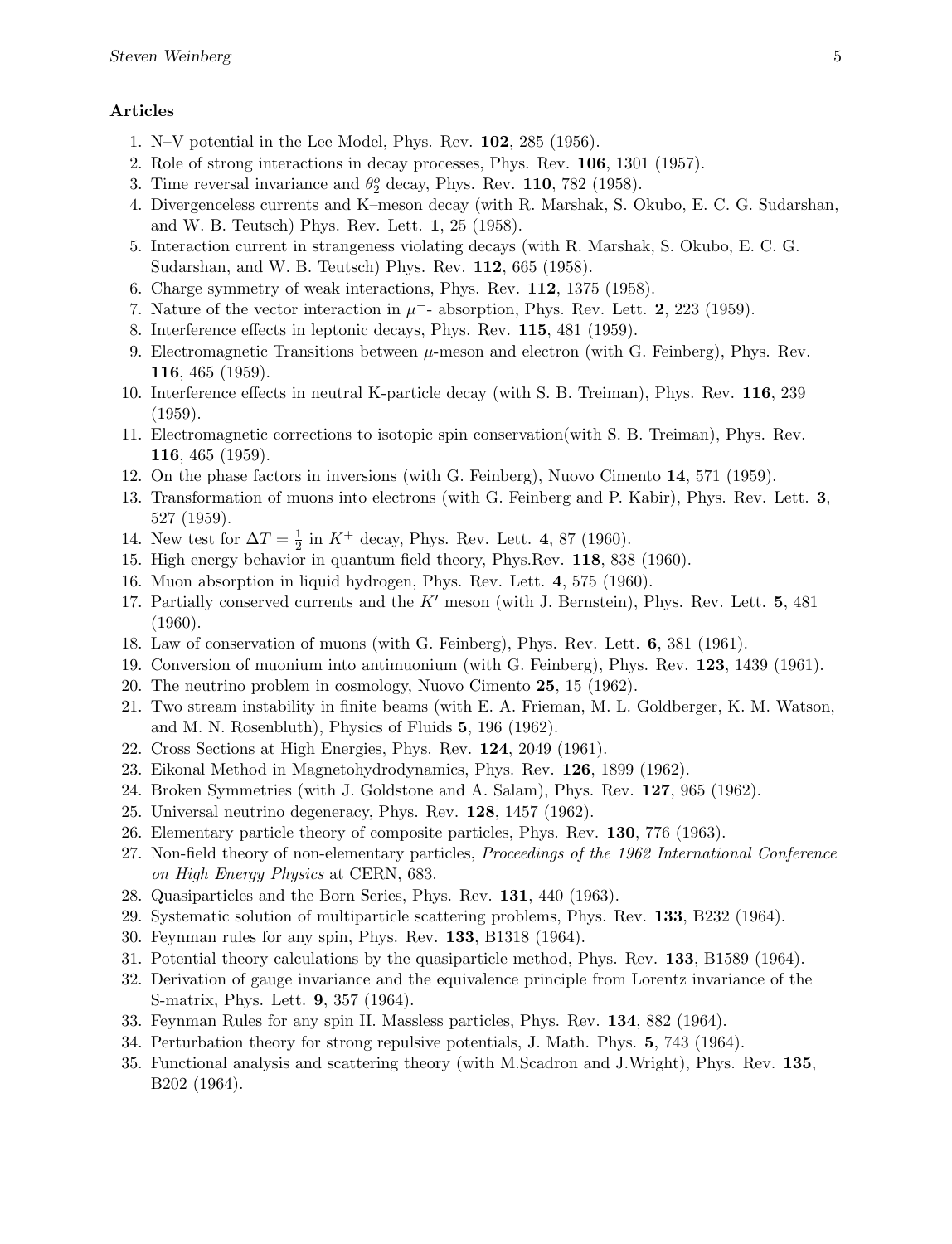- 36. Photons and Gravitons in S-Matrix Theory: Derivation of Charge Conservation and Equality of Gravitational and Inertial Mass, Phys. Rev. 135, B1049 (1964).
- 37. Do Hyperphotons Exist?, Phys. Rev. Lett. 13, 495 (1964).
- 38. The Hose Instability Dispersion Relation, J. Math. Phys. 5, 1371 (1964).
- 39. Evidence that the Deuteron is Not an Elementary Particle, Phys. Rev. 137, B672 (1965).
- 40. Photons and Gravitons in Perturbation Theory: Derivation of Maxwell's and Einstein's Equations, Phys. Rev. 138, B988 (1965).
- 41. Phase of the CP-Invariance Violation in  $\tau^0$  Decay (with S. L. Glashow), Phys. Rev. Lett. (14), 835 (1965).
- 42. Quasiparticles in Perturbation Theory, in Lectures on Particle and Field Theory (Prentice-Hall, 1965), pp. 289– 403.
- 43. The Quantum Theory of Massless Particles, in Lectures on Particle and Field Theory (Prentice-Hall, 1965), pp. 405– 485.
- 44. Comments on Relativistic Supermultiplet Theories, Phys. Rev. 139, B597 (1965); reprinted in Symmetry Groups in Nucleon and Particle Physics, ed. by F. Dyson (W. A. Benjamin Co., 1966) p.236.
- 45. Infrared Photons and Gravitons, Phys. Rev. 140, B516 (1965).
- 46. Book Review of The Voices of Time, ed. by J. Fraser, New York Times Book Review, March 13, 1966, p. 12.
- 47. Why Build Accelerators, in Nature of Matter  $-$  Purposes of High Energy Physics, ed. by L. Yuan (Brookhaven Nat'l Lab No.888, 1963), pp. 71–73.
- 48. Current Commutator Theory of Multiple Pion Production, Phys. Rev. Lett. 16, 879 (1966).
- 49. Current Commutator Calculation of the  $K_{\ell 4}$  Form Factors, Phys. Rev. Lett. 17, 336 (1966).
- 50. Dynamics at Infinite Momentum, Phys. Rev. 150, 1313 (1966).
- 51. Pion Scattering Lengths, Phys. Rev. Lett. 17, 616 (1966).
- 52. General Theory of Resistive Beam Instabilities, J. Math. Phys. 8, 614 (1967).
- 53. Dynamical Approach to Current Algebra, Phys. Rev. Lett. 18, 1 88 (1967).
- 54. Precise Relations between the Spectra of Vector and Axial-Vector Mesons, Phys. Rev. Lett. 18, 507 (1967).
- 55. Algebra of Fields (with T. D. Lee and B. Zumino), Phys. Rev. Lett. 18, 1029 (1967).
- 56. Sum Rules for the Spectral Functions of  $SU(3) \times SU(3)$  (with S. L. Glashow and H. J. Schnitzer), Phys. Rev. Lett. 19, 139 (1967).
- 57. Convergent Calculation of Nonleptonic K Decay in the Intermediate- Boson Model (with S. L. Glashow and H. J. Schnitzer), Phys. Rev. Lett. 19, 205 (1967).
- 58. A Model Of Leptons, Phys. Rev. Lett. 19, 1264 (1967); reprinted in Gauge Invariance, ed. by T. P. Cheng & L-F Li (Amer. Assn. Physics Teachers, 1990); reprinted in The Discoveries – Great Breakthroughs in 20th Century Science, by Alan Lightman (Pantheon Books, NY, 2005)
- 59. Current Algebra Calculation of Hard-Pion Processes:  $A_1 \rightarrow \rho + \pi$  and  $\pi \rightarrow \rho + \rho$  (with H. J. Schnitzer), Phys. Rev. 164 , 1828 (1967).
- 60. Breaking Chiral Symmetry (with S. L. Glashow), Phys. Rev. Lett. 20, 224 (1968).
- 61. Nonlinear Realizations of Chiral Symmetry, Phys. Rev. 166, 15 68 (1968).
- 62. Current Algebra, Rapporteur's Report, XIV International Conference on High-Energy-Physics, Vienna, 1968 (CERN, Geneva, 1968), pp.253–278.
- 63. Remarks on Gravitational Radiation, International Symposium on Contemporary Physics, Trieste, Italy, 1968, pp.1–3.
- 64. Structure of Three-Point Functions from  $SU(3) \times SU(3)$  Algebra (with I. S. Gerstein and H. J. Schnitzer), Phys. Rev. 175, 1873 (1968).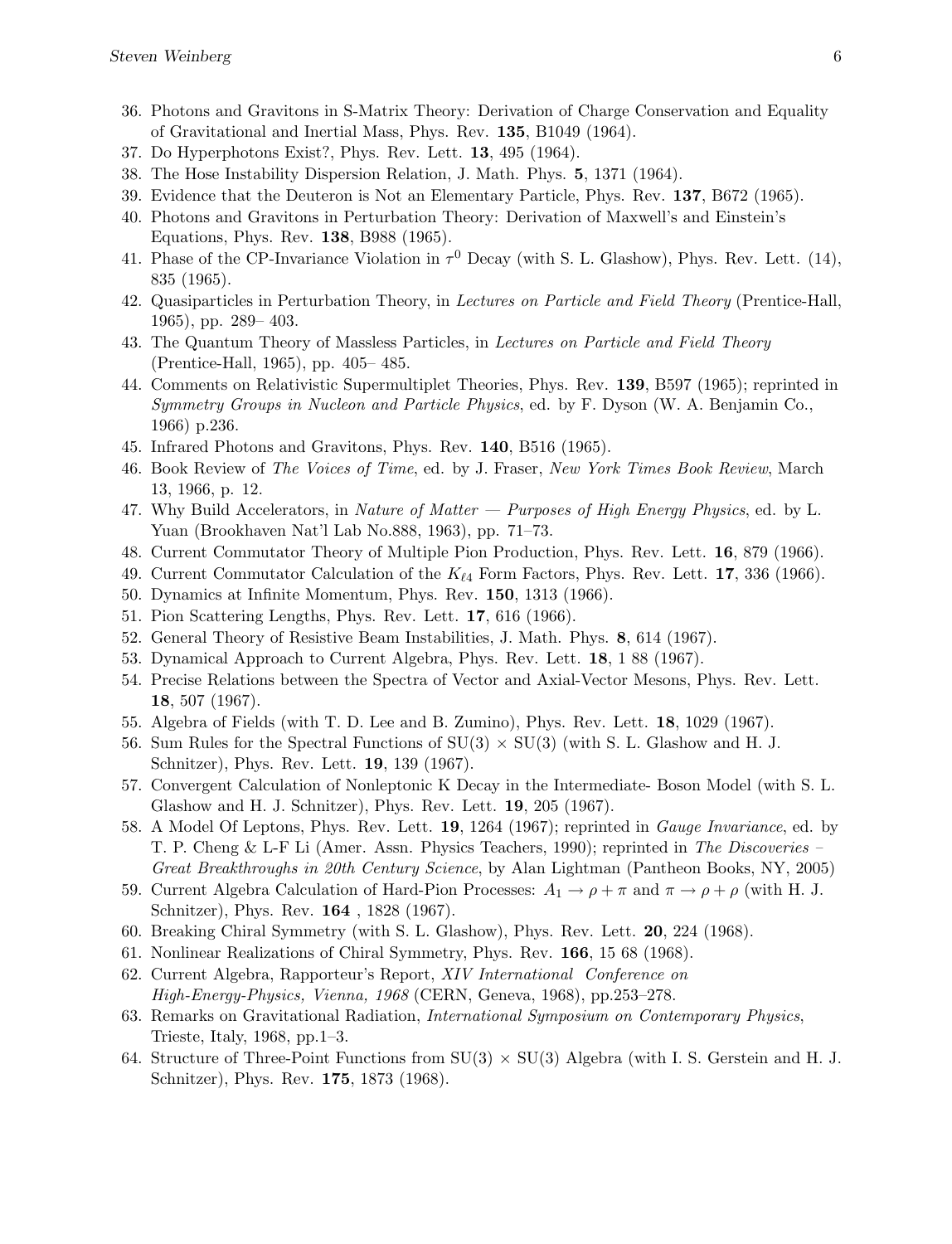- 65. An Overview (with A. Chayes, J. B. Wiesner, and G. W. Rathjens), in ABM An Evaluation of the Decision to Deploy an Antiballistic Missile System (Harper & Row, New York, 1969), 3–60.
- 66. What Does Safeguard Safeguard?, in ABM An Evaluation of the Decision to Deploy an Antiballistic Missile System (Harper & Row, New York, 1969), 84–100.
- 67. New Links between Regge-Pole Theory and Current Algebra, Comments on Nuclear and Particle Physics, 1969.
- 68. Quantization Conditions for Regge Intercepts and Hadron Masses (with M.Ademollo and G. Veneziano), Phys. Rev. Lett. 22, 83 (1969).
- 69. Algebraic Realizations of Chiral Symmetry, Phys. Rev. 177, 2604 (1969).
- 70. Algebraic Structure of Superconvergence Relations, Phys. Rev. Lett. 22, 1023 (1969).
- 71. Feynman Rules for Any Spin III, Phys. Rev. 181, 1893 (1969).
- 72. From Chiral Dynamics to Chiral Algebra, Contemporary Physics 1, (International Atomic Energy Agency,Vienna, 1969), 261–269.
- 73. Remarks on Gravitational Radiation, Contemporary Physics 1, (International Atomic Energy Agency, Vienna, 1969).
- 74. Survival and the Bomb, Science 166, 1131 (1969).
- 75. Summing Soft Pions, Phys. Rev. D2, 674 (1970).
- 76. Direct Determination of the Metric from Observed Redshifts and Distances, Astrophys. J. 161, L233 (1970).
- 77. Ultimate Temperature and the Early Universe (with K. Huang), Phys. Rev. Lett. 25, 895 (1970).
- 78. Reply to "On Summing Soft Pions", Phys. Rev. D2, 3085 (1970).
- 79. Dynamic and Algebraic Symmetries, in Lectures on Elementary Particles and Quantum Field Theory, 1970 Brandeis Univ. Summer Institute on Theor. Physics (M.I.T. Press, Cambridge, MA, 1970), pp. 285–393.
- 80. Chiral Loops (with I.S. Gerstein, R. Jackiw and B. W. Lee), Phys. Rev. D3, 2486 (1971).
- 81. Entropy Generation and the Survival of Protogalaxies in an Expanding Universe, Astrophys. J. 168, 175 (1971).
- 82. Summing Soft Pions II, Statistical Approach to Unitarity Damping, Phys. Rev. D4, 2992 (1971).
- 83. Physical Processes in a Convergent Theory of the Weak and Electro- magnetic Interactions, Phys. Rev. Lett. 27, 1688 (1971).
- 84. Exponentiation and Sum Rules, Phys. Lett. 37B, 494 (1971).
- 85. Multiparticle Sum Rules, Phys. Rev. D5, 900 (1972).
- 86. Effects of a Neutral Intermediate Boson in Semileptonic Processes, Phys. Rev. D5, 1412 (1972).
- 87. Mixing Angle in Renormalizable Theories of the Weak and Electro- magnetic Interactions, Phys. Rev. D5, 1962 (1972).
- 88. Weak-Interaction Corrections to the Muon Magnetic Moment and to Muonic-Atom Energy Levels, Phys. Rev. D5, 2396 (1972).
- 89. Electromagnetic and Weak Masses, Phys. Rev. Lett. 29, 388 (19 72).
- 90. Approximate Symmetries and Pseudo-Goldstone Bosons, Phys. Rev. Lett. 29, 1698 (1972).
- 91. Theory of Weak and Electromagnetic Interactions, in Fundamental Interactions in Physics and Astrophysics, ed. by G. Iverson et al. (Plenum Press, New York, 1973), p. 157.
- 92. Book Review of Magic without Magic, Science 180 , 176 (1973).
- 93. Where We Are Now, Science 180, 276 (1973).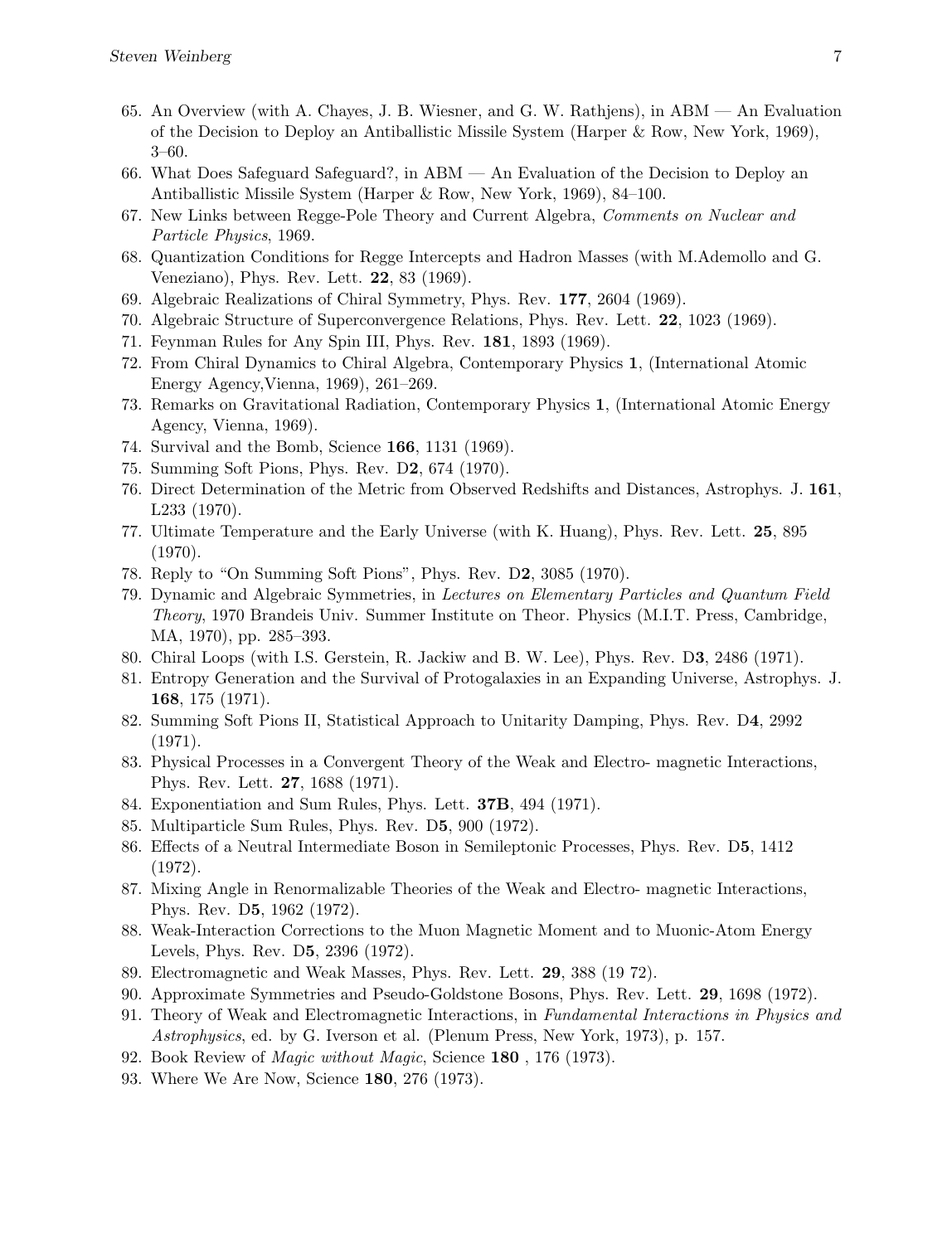- 94. General Theory of Broken Local Symmetries, Phys. Rev. D7, 106 8 (1973).
- 95. Perturbative Calculations of Symmetry Breaking, Phys. Rev. D7, 2887 (1973).
- 96. Current Algebra and Gauge Theories I, Phys. Rev. D8, 605 (197 3).
- 97. Non-Abelian Gauge Theories of the Strong Interactions, Phys. Rev. Lett. 31, 494 (1973); reprinted in Gauge Invariance, ed. by T. P. Cheng & L-F Li (Amer. Assn. Physics Teachers, 1990).
- 98. New Approach to the Renormalization Group, Phys. Rev. D8, 3497, (1973).
- 99. Current Algebra and Gauge Theories II: Non-Abelian Gluons, Phys. Rev. D8, 4482 (1973).
- 100. Unified Theories of Weak and Electromagnetic Interactions, Journal de Physique, Comptes-Rendus des Colloques No. 1 (1973).
- 101. Views on Broken Symmetry, Annals of the N.Y. Academy of Sciences 229, 36 (1974).
- 102. Unified Theories of Elementary Particle Interactions, Scientific American 231, 50 (1974); reprinted in Gauge Invariance, ed. by T. P. Cheng & L-F Li (Amer. Assn Physics Teachers, 1990).
- 103. Gauge and Global Symmetries at High Temperature, Phys. Rev. D9 , 3357 (1974).
- 104. Reflections of a Working Scientist, Daedalus, Summer 1974, p. 33; reprinted in Czech translation in Cesk. C. Fys. 26, (1), 65 (1976).
- 105. Recent Progress in Gauge Theories of the Weak, Electromagnetic, and Strong Interactions, Rev. Mod. Phys. 46, 255 (1974).
- 106. Hierarchy of Interactions in Unified Gauge Theories (with H. Georgi and H. Quinn), Phys. Rev. Lett. 33, 451 (1974).
- 107. The Current State of Particle Physics, New Scientist, Vol. 65, February 1975, p. 497.
- 108. Light as a Fundamental Particle, Physics Today 28, 32 (1975).
- 109. The U(1) Problem, Phys. Rev. D11, 3583 (1975).
- 110. Exact Spectral Function Sum Rules (with C. Bernard, A. Duncan, and J. LoSecco) Phys. Rev. D<sub>12</sub>, 792 (1975).
- 111. Implications of Dynamical Symmetry Breaking, Phys. Rev. D13, 974 (1976).
- 112. Problems in Gauge Field Theories, in Proceedings of the XVII International Conference on High Energy Nuclear Physics (Rutherford Laboratory, 1974), p. III-59.
- 113. Astrophysical Implications of the New Theories of Weak Interactions, in Proceedings of the Seventh Texas Symposium on Relativistic Astrophysics (Annals of the N.Y. Academy of Sciences, Vol. 262 (1975), p. 409.
- 114. Gauge Symmetry Breaking, in Proceedings of the Conference on Gauge Theories in Modern Field Theory (M.I.T. Press, 1976).
- 115. Smearing Method in the Quark Model (with E. C. Poggio and H.R. Quinn), Phys. Rev. D13, 1958 (1976).
- 116. Mass of the Higgs Boson, Phys. Rev. Lett. 36, 294 (1976).
- 117. The Forces of Nature, in Bulletin of the American Academy of Arts and Sciences 29, No. 4, 13 (1976). [Reprinted in Spanish translation in Plural, 1976; reprinted in American Scientist 65, 171 (1977)].
- 118. Symmetry Breaking and Scalar Bosons (with E. Gildener), Phys. Rev. D13, 3333 (1976).
- 119. Ambiguous Solutions of Supersymmetric Theories, Phys. Lett. 62B, 111 (1976).
- 120. Apparent Luminosities in a Locally Inhomogeneous Universe, Astrophys. J. 208, L1–L3 (1976).
- 121. Is Nature Simple?, in The Nature of the Physical Universe 1976 Nobel Conference, Gustavus Adolphus College, St. Peter, Minn. (John Wiley & Sons, N.Y.), pp. 47–62.
- 122. Mass Differences of Charmed Hadrons (with Kenneth Lane), Phys. Rev. Lett. 37, 717 (1976).
- 123. Gauge Theory of CP Nonconservation, Phys. Rev. Lett. 37, 657 (1976).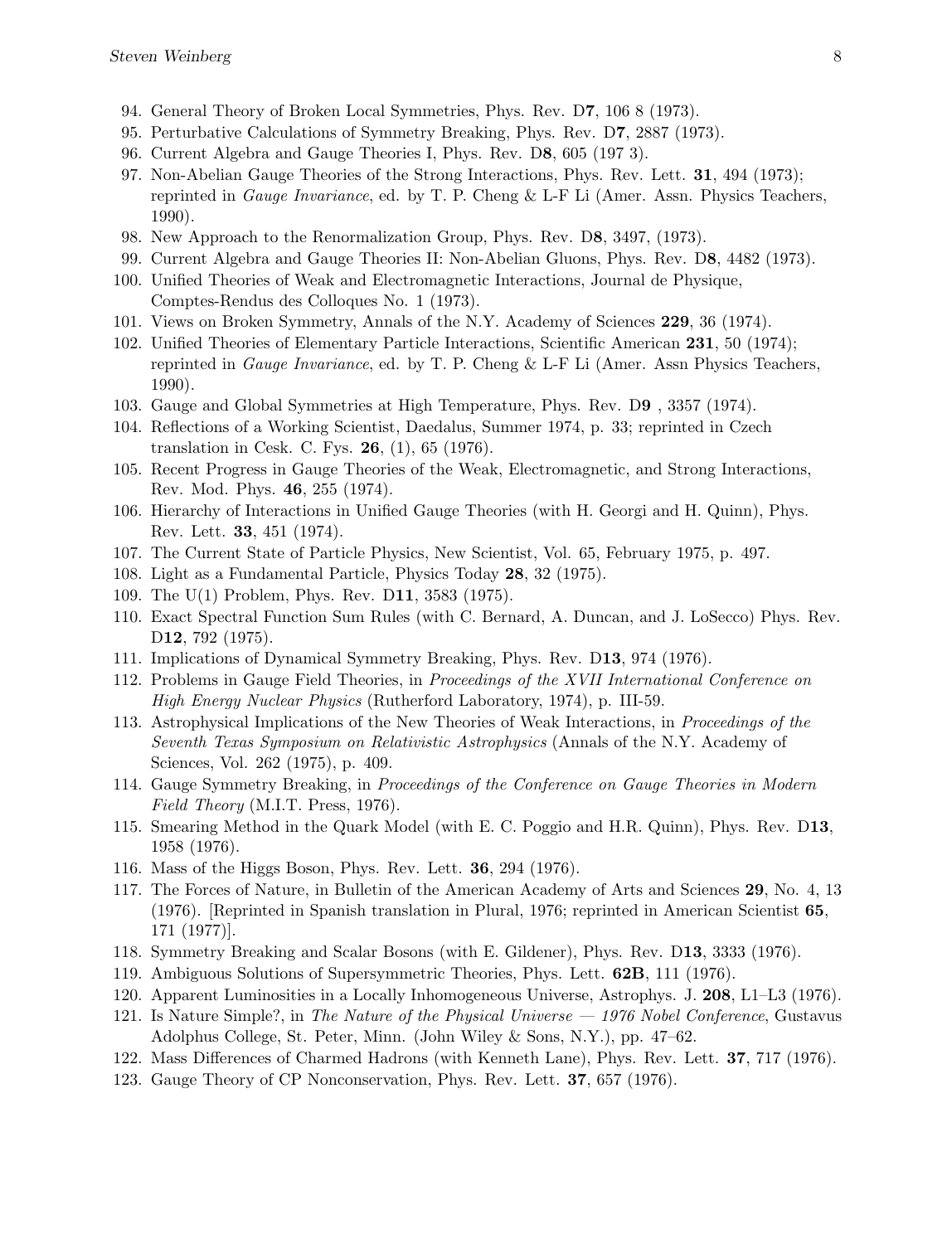- 124. Critical Phenomena for Field Theorists (1976 Erice Lecture Notes), in Understanding the Fundamental Constituents of Matter, ed. A. Zichichi (Plenum Press, N.Y., 1978) pp. 1–44.
- 125. Natural Conservation Laws for Neutral Currents (with S. L. Glashow), Phys. Rev. D15, 1958 (1977).
- 126. Mechanism for Nonconservation of Muon Number (with J. D. Bjorken), Phys. Rev. Lett. 38, 622 (1977).
- 127. The Future of Unified Gauge Theories, Physics Today 30, 42 (1977).
- 128.  $SU(3) \times U(1)$  Gauge Theory of the Weak and Electromagnetic Interactions (with B. W. Lee), Phys. Rev. Lett. 38, 1237 (1977).
- 129. Cosmological Lower Bound on Heavy-Neutrino Masses (with B.W. Lee), Phys. Rev. Lett. 39, 165 (1977); reprinted in Particle Physics and Cosmology: Sources and Comments, ed. by M.Srednicki (North Holland, Amsterdam, 1990), p. 183.
- 130. The Search for Unity: Notes for a History of Quantum Field Theory, Daedalus, Fall 1977, Vol.II.
- 131. The decay  $\mu \to e\gamma$  in Models with Neutral Heavy Leptons (with J. D. Bjorken and K.Lane), Phys. Rev. D16, 1474 (1977).
- 132. The Problem of Mass, contribution to A Festschrift for I. I. Rabi, Transactions of the N. Y. Academy of Sciences 38, 185 (1977).
- 133. Jets from Quantum Chromodynamics (with G. Sterman), Phys. Rev. Lett. 39, 1416 (1977).
- 134. Unified Gauge Theories, in Proceedings of the VIIth International Conference on High Energy Physics and Nuclear Structure, Zurich, 1977 (Birkhauser Verlag, Basel, 1977) 339.
- 135. Gauge Theories of Weak, Electromagnetic and Strong Interactions, in Proceedings of the 1977 International Symposium on Lepton and Photon Interactions at High Energies, Hamburg, 1977 (DESY, 1977) 619.
- 136. Neutral Currents in Expanded Gauge Theories (with H. Georgi) , Phys. Rev. D17, 275 (1978).
- 137. A New Light Boson?, Phys. Rev. Lett. 40, 223 (1978).
- 138. Statement at the Joint Hearing before the Subcommittee on Science, Technology, and Space of the Senate Committee on Commerce, Science, and Transportation and the Subcommittee on Science, Research, and Technology of the House Committee on Science and Technology on Oversight of the National Science and Technology Policy, Organization, and Priorities Act of 1976, February 14, 1978 (U. S. Government Printing Office, Washington, 1978) 86.
- 139. Summary Talk, Ben Lee Memorial International Conference, Fermilab, October 1977, in Unification of Elementary Forces and Gauge Theories, ed. D. Cline and F. E. Mills (Harwood Academic Publishers Ltd., London, 1978) 727.
- 140. Ultraviolet Divergences in Quantum Theories of Gravitation, contribution to the Einstein Centenary Volume, General Relativity, ed. S. W. Hawking and W. Israel (Cambridge University Press, 1979) 790.
- 141. Keynote Address, talk given at the International Conference on Neutrino Physics and Neutrino Astrophysics, Purdue University, 1978, in Neutrinos '78, ed. E. C. Fowler (Purdue, 1978).
- 142. Weak Interactions, rapporteur's talk, in Proceedings of the XIX International Conference on High Energy Physics, ed. S. Homma, M. Kawaguchi and H. Miyazawa (Physical Society of Japan, Tokyo, 1979) 907.
- 143. Implications of Dynamical Symmetry Breaking: An Addendum, Phys. Rev. D19, 1277 (1979).
- 144. Cosmological Production of Baryons, Phys. Rev. Lett. 42, 850 (1979).
- 145. Phenomenological Lagrangians, Physica 96A, 327 (1979), and in Themes in Contemporary Physics, ed. S. Deser et al. (North Holland, Amsterdam, 1979).
- 146. Gauge Hierarchies, Phys. Lett. 82B, 387 (1979).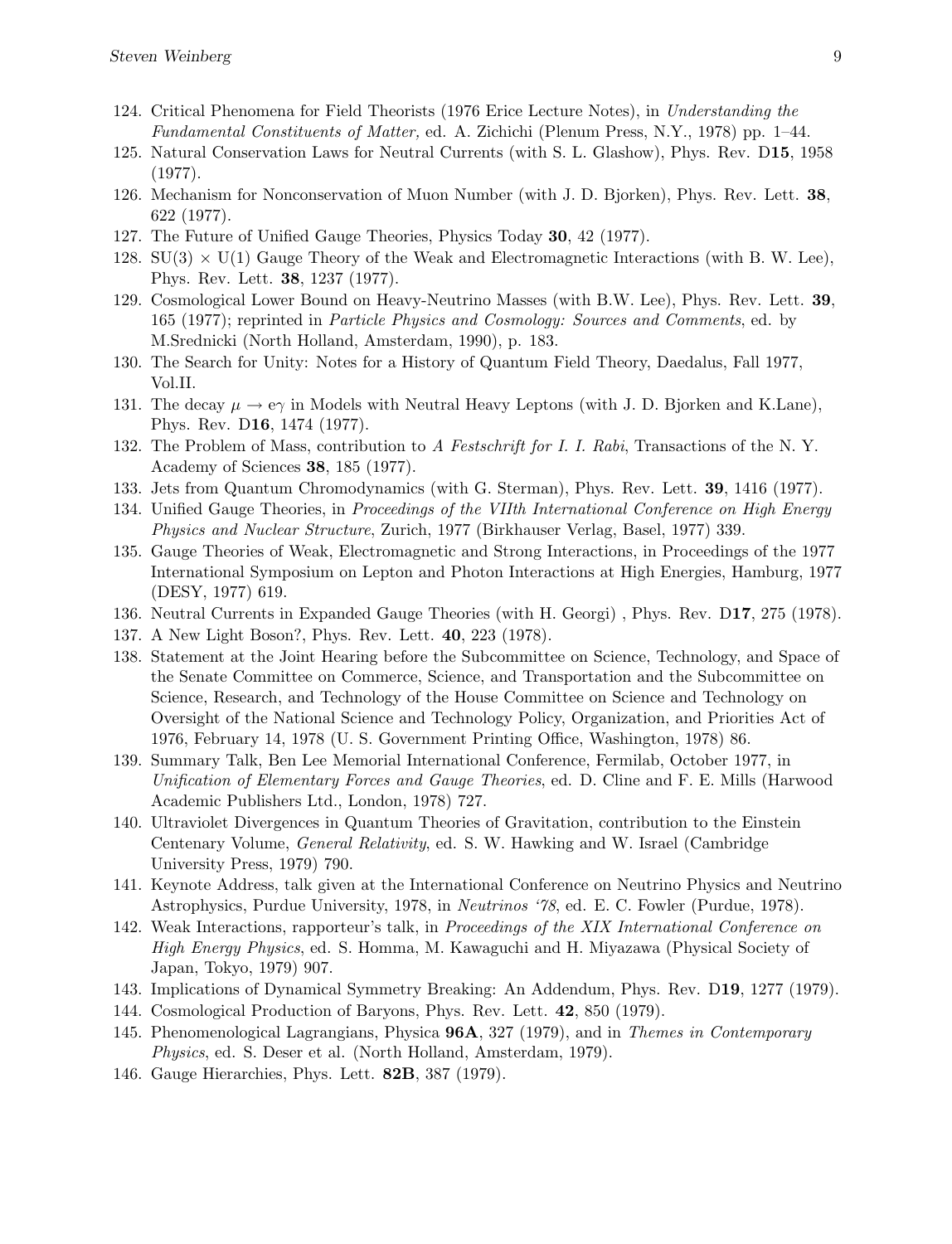- 147. Mechanisms for Cosmological Baryon Productions (with D. V. Nanopoulos), Phys. Rev. D20, 2484 (1979).
- 148. Einstein and Spacetime: Then and Now, Bull. Am. Acad. Arts and Sciences 33 , 35 (1979); Proceedings of the American Philosophical Society 125, 20 (1981).
- 149. Baryon and Lepton Nonconserving Processes, Phys. Rev. Lett. 43, 1566 (1979).
- 150. Grand Unification, in To Fulfill a Vision Jerusalem Einstein Centennial Symposium on Gauge Theories and Unification of Physics Forces, ed. by Y. Ne'eman (Addison-Wesley, Reading, MA 1981).
- 151. Beyond the First Three Minutes, closing talk at the Conference on the Universe at Large Redshifts, Copenhagen, June 1979, Physica Scripta 21, 773 (1980).
- 152. Effective Gauge Theories, Phys. Lett. 91B, 51 (1980).
- 153. Conceptual Foundations of the Unified Theory of Weak and Electromagnetic Interactions (Nobel address, December 1979), in Les Prix Nobel 1979 (Nobel Foundation, Stockholm, 1980), pp. 105–123; reprinted in Rev. Mod. Phys. 52, 515 (1980) and Science 210, 1212 (1980).
- 154. Varieties of Baryon and Lepton Nonconservation, Phys. Rev. D22 , 1694 (1980).
- 155. Expectations for Baryon and Lepton Nonconservation, in First Workshop on Grand Unification (Math-Sci Press, Brookline, MA, 1980) pp. 347–362.
- 156. Limits on Massless Particles (with E. Witten), Phys. Lett. 96B, 59 (1980).
- 157. Color and Electroweak Forces as a Source of Quark and Lepton Masses, Physics Letters 102B, 401 (1981).
- 158. "Decoupling" Condition for Composite Particles (with J. Preskill), Phys. Rev. D24, 1059 (1981).
- 159. The Decay of the Proton, Sci. Am. 244, 64 (June 1981); reprinted in Polish in Postepy Fizyiki, Tom 34, Zeszyt (Poland) 1983.
- 160. Conference Summary, in Second Workshop on Grand Unification (Birkhauser, Boston, 1981) pp. 297–316.
- 161. Supersymmetry at Ordinary Energies: Masses and Conservation Laws, Phys. Rev. D26, 287 (1982).
- 162. Why the Renormalization Group is a Good Thing, in Asymptotic Realms of Physics Essays in Honor of Francis Low, ed. by A. H. Guth, K Huang, and R. J. Jaffe (MIT Press, Cambridge, MA 1983).
- 163. Elementary Particle Physics in the Very Early Universe, in Astrophysical Cosmology Proceedings of the Study Week on Cosmology and Fundamental Physics, Vatican City, Sept. 38–Oct. 1, 1981, ed. by H. A. Brück, G. V. Coyne, and M. S. Longair (Pontificiae Academiae Scientiarum Scripta Varia, Vatican City, 1982), p. 503.
- 164. The Ultimate Structure of Matter, in Proceedings of the Celebration of the 50th Anniversary of the Lawrence Berkeley Laboratory, LBL–13613 (1981); in A Passion for Physics – Essays in Honor of Geoffrey Chew (World Scientific, Singapore, 1985) 114;
- 165. Opportunities for Particle Physics: Solar Neutrinos and Superstrings, Internat. J. of Mod. Phys. A (2,2) (1987), 301–317.
- 166. Cosmological Constraints on the Scale of Supersymmetry Breaking, Phys. Rev. Lett. 48, 1303 (1982).
- 167. Does Gravitation Remove the Ambiguity Among Supersymmetric Vacua?, Phys. Rev. Lett. 48, 1776 (1982).
- 168. Where is Supersymmetry Broken?, in Third Workshop on Grand Unification (Birkhauser, Boston, 1982).
- 169. Supersymmetry at Ordinary Energies II: R Invariance, Anomalies, and Goldstone Bosons (with G. Farrar), Phys. Rev. D27, 2732 (1983).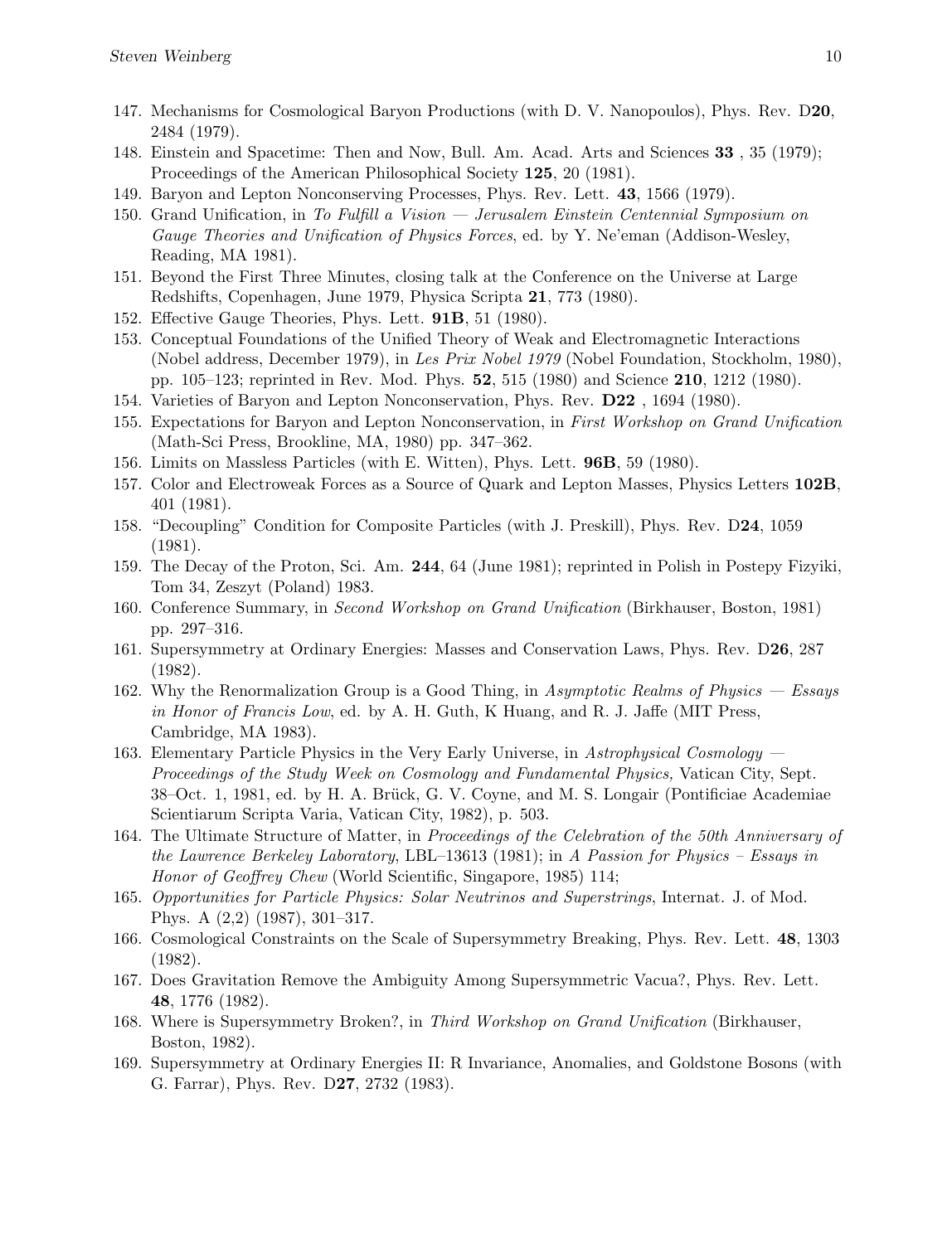- 170. Upper Bound on Gauge Fermion Masses, Phys. Rev. Lett. 50, 387 (1983).
- 171. Supergravity as the Messenger of Supersymmetry Breaking (with L. Hall and J. Lykken.), Phys. Rev. D27, 2359 (1983).
- 172. Charges from Extra Dimensions, Phys. Lett. 125B, 265 (1983).
- 173. Calculation of Gauge Couplings and Compact Circumferences from Self- Consistent Dimensional Reduction (with P. Candelas), Nuclear Physics, B237, 397 (1983).
- 174. Energy scales, in the Proceedings of the XVIII Solvay Conference on Physics, Physics Reports 104, Nos. 2–4, 107 (1984).
- 175. Overview of Theoretical Prospects for Understanding the Values of Fundamental Constants, in The Constants of Physics: Proceedings of a Royal Society Discussion Meeting, held on 25 and 26 May 1983 (London, The Royal Society, 1983), p 39, and in Phil. Trans. Roy. Soc. A310, 249 (1983).
- 176. Calculation of Fine Structure Constants, in Fourth Workshop on Grand Unification (Birkhauser, Boston, 1983), 380; in the Proceedings of the 1983 Shelter Island II Conference on Quantum Field Theory and the Fundamental Problems of Physics, ed. by Roman Jackiw, Nicola N. Khuri, Steven Weinberg, and Edward Witten (MIT Press, Cambridge MA., 1985), 24.
- 177. Quasi-Riemannian Theories of Gravitation in More than Four Dimensions, Phys. Lett. 138B, 47 (1984).
- 178. Causality, Antiparticles, and the Spin Statistics Connection in Higher Dimensions, Phys. Lett., B143, 97 (1984).
- 179. Generalized Theories of Gravity and Supergravity in Higher Dimensions, in Fifth Workshop on Grand Unification (World Scientific, Singapore, 1984), 508.
- 180. Physics in Higher Dimensions, in Inner Space/Outer Space The Interface between Cosmology and Particle Physics ed.by Edward W. Kolb, Michael S. Turner, David Lindley, Keith Olive and David Seckel, (Univ. of Chicago Press, 1986), 571–582.
- 181. An Alternative to General Relativity, in From SU(3) to Gravity: Festschrift in Honor of Yuval Ne'eman (Cambridge U. Press, Cambridge, 1985), p. 441.
- 182. Unification through Higher Dimensions, in Proceedings of the Santa Fe Meeting, ed. by T. Goldman and M.N. Nieto (World Scientific, Singapore, 1984), 110.
- 183. Coupling Constants and Vertex Functions in String Theories, Phys. Lett. B156(5), 309–314 (1985).
- 184. Strings With No Strings, in Proceedings of the Sixth Workshop on Grand Unification, ed. by Serge Rudaz, Thomas F. Walsh, (World Scientific, 1986), 162–164.
- 185. Origins, talk at the inauguration of the Instituto Astrofisica de Canarias, Science 230, 15–18 (1986).
- 186. Particle Physics: Past and Future, Intl. Jour. of Mod. Physics, Vol. 1, (1), (1986), 135–145; Proc. of Oregon Meeting, ed. by R. C. Hwa, (World Scientific, 1986), 186–203; reprinted (Polish translation) Postepy Fizyki Vol. 38 (5) (1987) 413–423.
- 187. Radiative Corrections in String Theories, in Proceedings of the Oregon Meeting, ed. by R. C. Hwa, (World Scientific, 1986) 850–860.
- 188. The Weak Interactions from Now On, in Physics Today (August 1986), 35–37.
- 189. Superconductivity for Particular Theorists, in Fields, Symmetries, Strings Festschrift for Yochiro Nambu, Prog. Theor. Phys. Suppl. No. 86 (1986) 43–53.
- 190. Particles, Fields, and Now Strings, in The Lesson of Quantum Theory, Proceedings of the Niels Bohr Centenary Symposium, 1985, ed. by J. de Boer, E. Dal, and O. Ulfbeck (Elsevier Science Publishers, 1986) 227–239.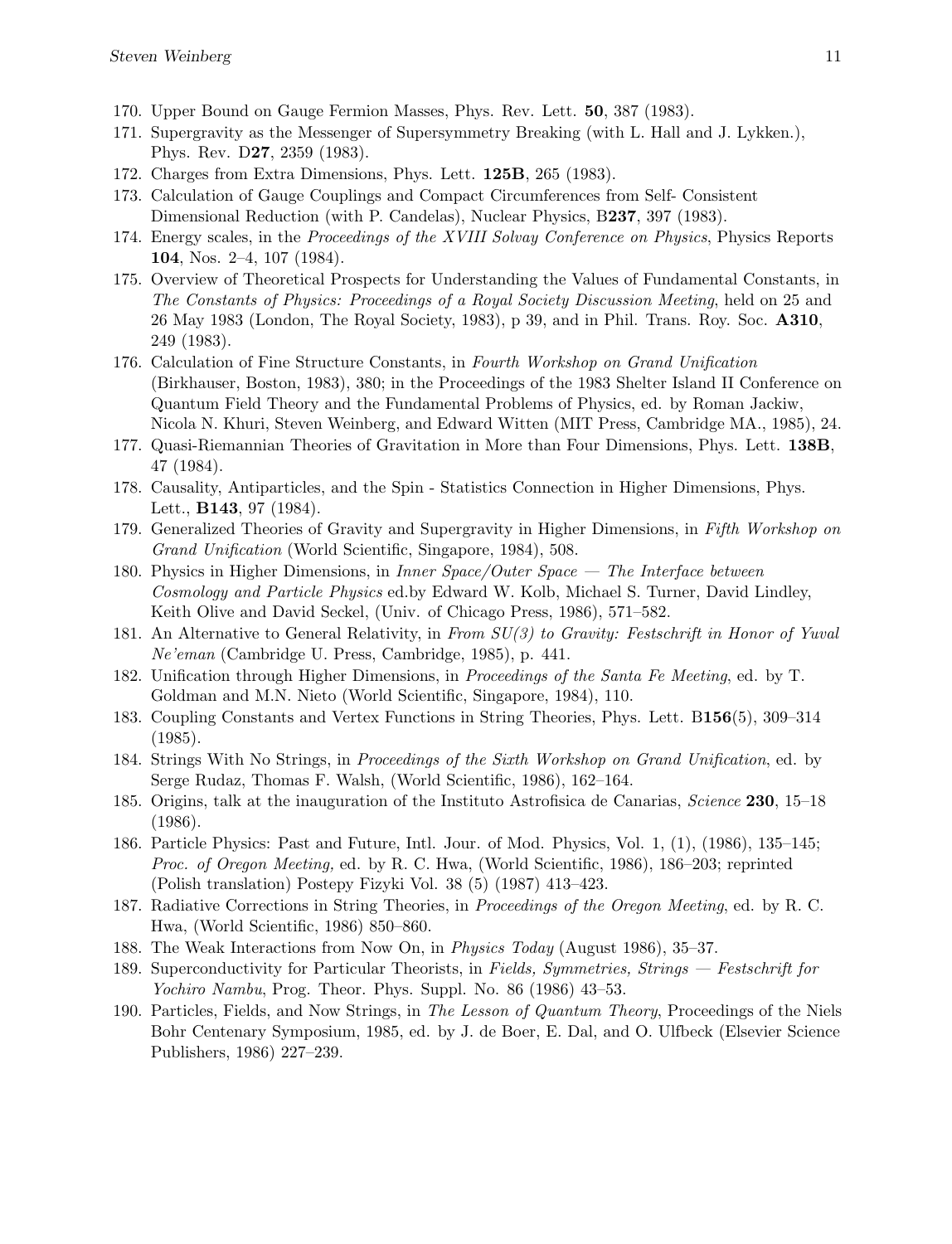- 191. Elementary Differential Geometry From a Generalized Standpoint, in Physics in Higher Dimensions, Vol. 2 of Jerusalem Winter School for Theoretical Physics, 27 Dec 1984 – 4 Jan 1985, ed. by T. Piran and S. Weinberg, (World Scientific Publishing Co., Singapore, 1986) 159–203.
- 192. The Search for Simplicity at High Energy, in Mishkenot Sha'ananim Newsletter No. 5 (Jerusalem 1986), 1–2.
- 193. Talk at a Symposium on Mathematics The Unifying Thread in Science, in Notices of The American Mathematical Society 33, (1986) 725.
- 194. Summary and Outlook, in Proceedings of the XXIII International Conference on High Energy Physics, 16–13 July 1986, Berkeley, California ed. by S. C. Loken (World Scientific Publishing Co., Singapore, 1987), Vol. 1, pp 281–282; reprinted in Int. J. Mod. Phys. A, 2 (1987) pp  $301-317$ ; excerpted in *Solar Neutrinos — The First Thirty Years*, ed. by J. N. Bahcall et al. (Addison-Wesley, New York, 1994).
- 195. Newtonianism and Today's Physics, in Three Hundred Years of Gravitation ed. by S. W. Hawking and W. Israel (Cambridge University Press, 1987) pp 2–16. [Excerpted in Metaphysical Review 2, 1–3 (1996).]
- 196. Cancellation of One-Loop Divergences in SO(8192) String Theory, Phys. Lett. B187 No. (3,4) (1987) pp 278–282.
- 197. Covariant Path-integral Approach to String Theory, in Strings and Superstrings, ed. by T. Piran and S. Weinberg, proceedings of the Third Jerusalem Winter School of Theoretical Physics, (World Scientific, 1988), pp 142–288.
- 198. Science as a Liberal Art, commencement address at Washington College, May 19, 1985, in Societal Issues, Scientific Viewpoint, ed. by M. Strom (American Institute of Physics, New York, 1987) 202–203.
- 199. Anthropic Bound on the Cosmological Constant, Phys. Rev. Lett. 59, 2607 (1987).
- 200. Newtonianism, Reductionism and the Art of Congressional Testimony, Nature 330, No. 6147, pp. 433–437 (1987); reprinted in Emergence: Contemporary Readings in Philosophy and Science, eds. M. Bedau and P. Humphreys (M.I.T Press, 2008): 345–357.
- 201. Testimony before the Committee on Science, Space, and Technology of the U.S. House of Representatives, April 7, 1987, in Superconducting Super Collider —Hearings [No.80], (U.S. Government Printing Office, Washington, 1988), pp 243–254; reprinted in Appraising the Ring: Statements in Support of the Superconducting Super Collider, ed. by L. M. Lederman and C. Quigg (Universities Research Association, 1988), pp 155–161.
- 202. Newton's Dream, Queen's Quarterly 95, 96 (1988).
- 203. The Cosmological Constant Problem, Rev. Mod. Phys. 61, 1–23 (1989).
- 204. Particle States as Realizations (Linear or Nonlinear) of Spacetime Symmetries, in the Proceedings of the International Symposium on Spacetime Symmetries, ed by Y.S. Kim and W. W. Zachary (North-Holland, Amsterdam, 1989), pp 67–75.
- 205. Anhydrous Zucchini, in But the Crackling is Superb: An Anthology on Food and Drink by Fellows and Foreign Members of the Royal Society, ed. by N. and G. Kurti (Adam Hilger, Bristol and Philadelphia, 1988), p.220–221; reprinted in Austin Hill Country Celebrity Cookbook, S. Liermann and N. Reid, eds. (Austin Parks Foundation, Austin, Texas, 1996): 136.
- 206. Precision Tests of Quantum Mechanics, Phys. Rev. Lett. 62, 485–488(1989); reprinted in The Oskar Klein Memorial Lectures, Vol. 1, ed. by G. Ekspong (World Scientific, Singapore, 1990)
- 207. Testing Quantum Mechanics, Ann. Phys. (N.Y.) 194, 336 (1989).
- 208. Reply to a Comment by A. Peres, Phys. Rev. Lett. 63, 1115 (1989)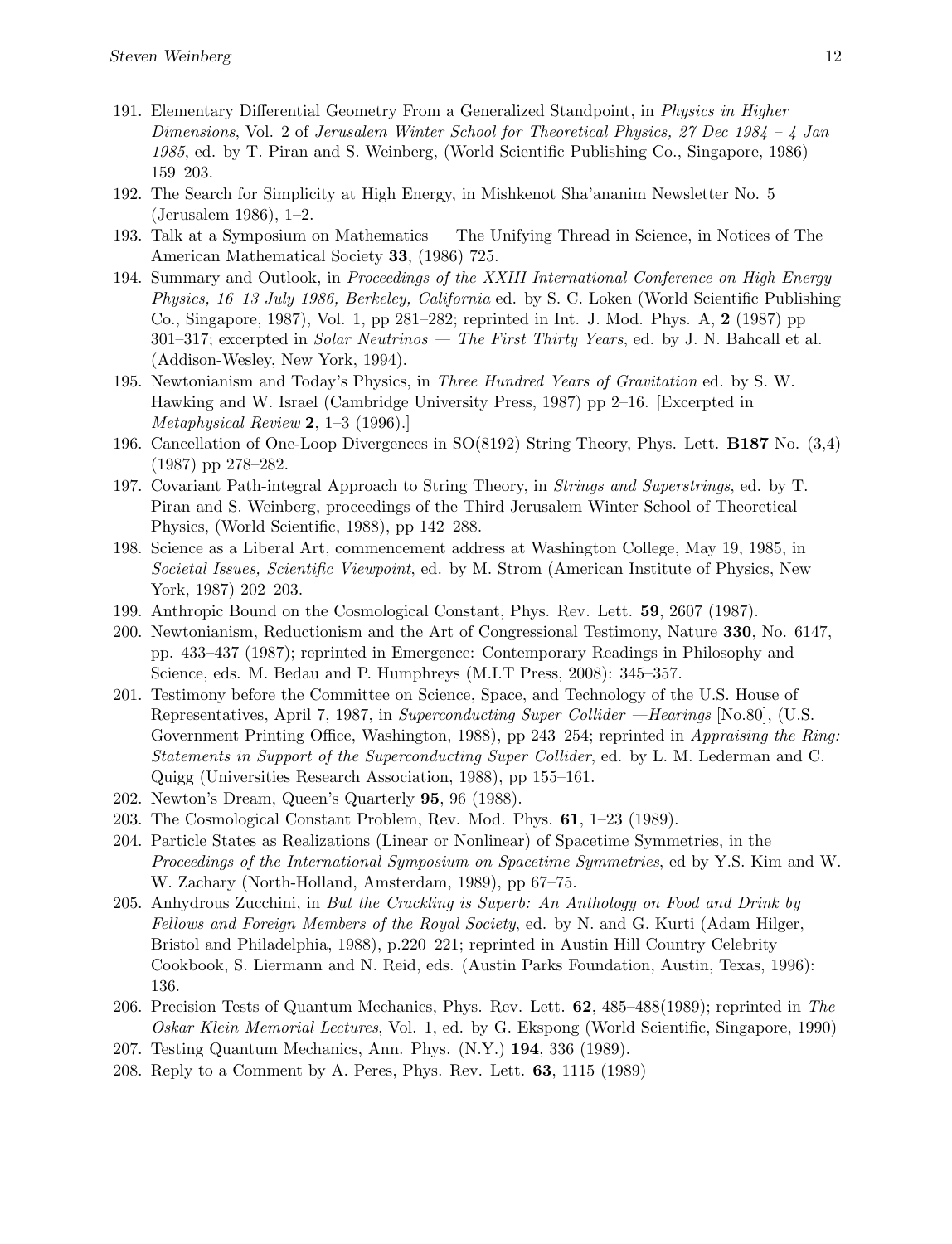- 209. Larger Higgs-Exchange Terms in the Neutron Electric Dipole Moment, Phys. Rev. Lett. 63, 2333–2335 (1989).
- 210. Tracing the Mechanism of Electroweak Symmetry Breaking, Mod. Phys. Lett. A Vol. 5, No. 19, 1457–1465 (1990).
- 211. Particle Physics and Cosmology: Beyond the Standard Models, in The Oskar Klein Memorial Lectures, Vol. 1, ed. by G. Ekspong (World Scientific, Singapore, 1991).
- 212. Unitarity Constraints on CP Nonconservation in Higgs- boson Exchange Phys. Rev. D 42, 860–866 (1990)
- 213. Mended Symmetries, Phys. Rev. Lett. 65 (10), 1177–1180 (1990).
- 214. Why Do Quarks Behave Like Bare Dirac Particles?, Phys. Rev. Lett. 65 (10), 1181–1185 (1990).
- 215. Nuclear Forces from Chiral Lagrangians, Phys. Lett. B251 (2), 288–292 (1990).
- 216. Confronting O'Brien, in Living Philosophies The Reflections of Some Eminent Men and Women of our Time, ed. by Clifton Fadiman (Doubleday, New York, 1990), pp. 264–270.
- 217. Effective Chiral Lagrangians for Nucleon–Pion Interactions and Nuclear Forces, Nucl. Phys. B363 (1), 3–18 (1991).
- 218. Science at the SSC, in *Proceedings of the Atlanta Conference on the SSC*, November 1990, (Superconducting Supercollider Laboratory, Dallas, Texas) pp 8–12.
- 219. Using Quark and Lepton Masses to Guess the Scalar Spectrum, in  $M.A.B. B'eg Memorial$ Volume, ed. by A. Ali & P. Hoodbhoy (World Scientific, Singapore, 1991), pp  $1-12$
- 220. Unbreaking Symmetries, to be published in a festschrift for Abdus Salam.
- 221. Axial Vector Coupling of the Quark, Phys. Rev. Lett. 67, 3473–3474 (1991).
- 222. Three-Body Interactions Among Nucleons and Pions, Phys. Lett. B295, 114–121 (1992).
- 223. Flavor changing scalar interaction (with Lawrence Hall), Phys. Rev. D48, 979–983 (1993).
- 224. Speech of Acceptance on the award of a Doctoral Degree "Honoris Causa" at the University of Salamanca, in "Group Theoretical Methods in Physics" (Editorial Siemat, Madrid, 1993), pp 509– 511.
- 225. Conference Summary, in Proceedings of the XXVI International Conference on High Energy Physics (American Institute of Physics, New York, 1993), pp 346–363.
- 226. Ethical Research: Principles and Practices in Proceedings of the Forum on "Ethics, Values and the Promise of Science," (Sigma Xi, The Scientific Society, February 1993), 28–30.
- 227. Down in Ellis County, Discovery 13, 1–12 (1993).
- 228. Creativity in Science, in The Creative Process, ed. by L. Gustaffson, S. Howard, and L. Niklasson (Swedish Ministry of Eduction and Science, Stockholm, 1993).
- 229. Effective Action and Renormalization Group Flow of Anisotropic Superconductors, Nucl. Phys. B413, 567– 578 (1994).
- 230. General Effective Actions (with E. d'Hoker), Phys. Rev. D50, R6050–R6053 (1994).
- 231. Response to Steve Fuller, Social Studies of Science 24, 745–750 (1994).
- 232. A 'Zing' of Truth, The Times Higher Education Supplement, January 6, 1995.
- 233. Life in the Universe, Scientific American, October 1994, 22–27; reprinted in Life in the Universe (W. H. Freeman, New York, 1995), 1–9; reprinted as "What Can We Know About the Universe?" in Scanning the Future  $-20$  Eminent Thinkers on the World of Tomorrow, Y. Blumenfeld, ed. (Thames & Hudson, London, 1999): 294–303; excerpted in Scientific American, July 2012, p. 67.
- 234. Strong Interactions at Low Energies, in *Chiral Dynamics: Theory and Experiment* Proceedings of the Workshop Held at MIT, Cambridge, MA, 25–29 July, 1994, ed. by A.M. Bernstein and B. R. Holstein (Springer-Verlag, Berlin, 1995), 3–13.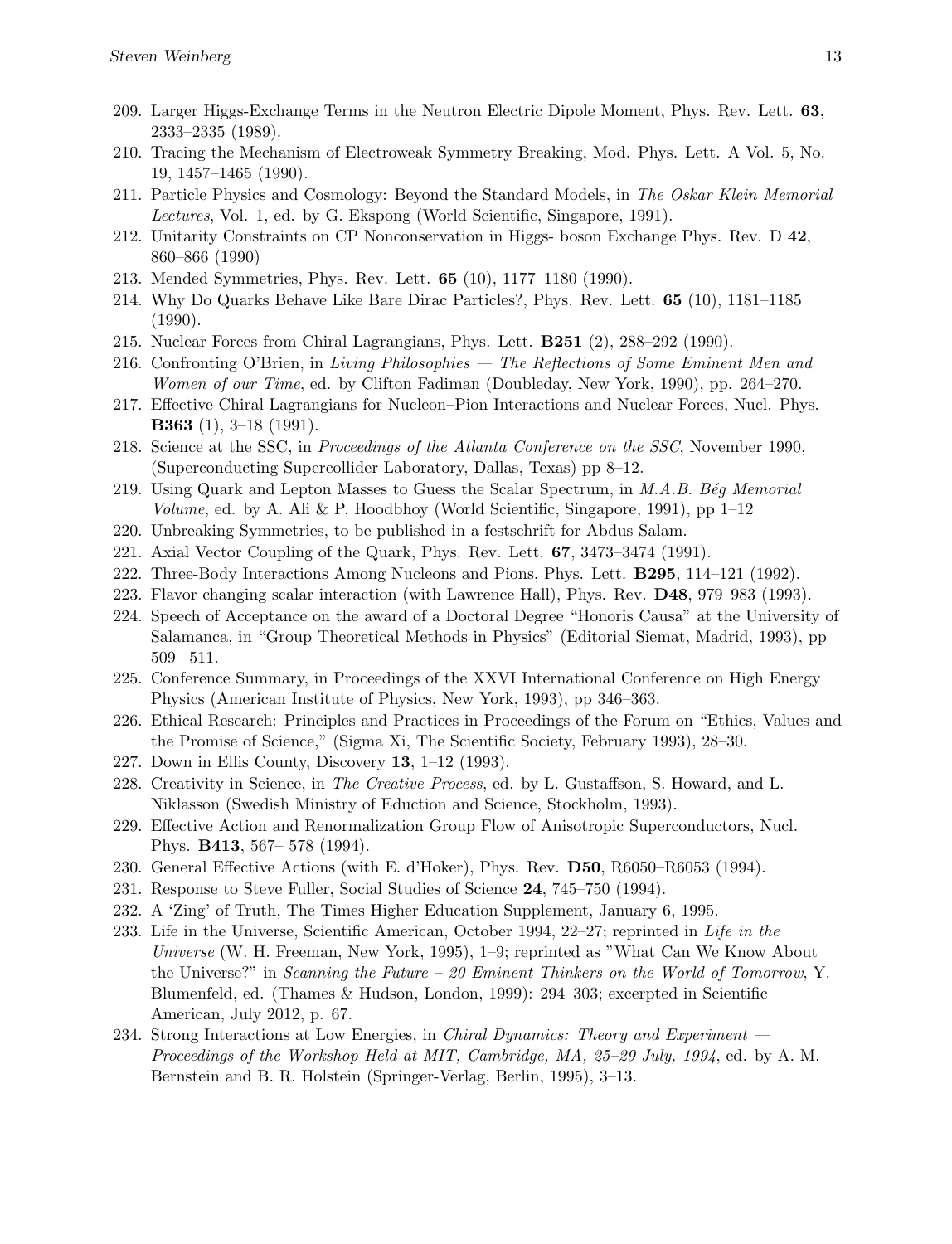- 235. The Methods of Science ... And Those by Which We Live, remarks at the symposium "What Do the Natural Sciences Know and How Do They Know It?" at the fifth national conference of the National Asssociation of Scholars, Cambridge, MA, November 11, 1994, in Academic Questions 8, 8–13 (1995).
- 236. Searching for Unity The Forces of Physics, in Scientific American: Triumph of Discovery (Henry Holt, New York, 1995).
- 237. Nature Itself, in Twentieth Century Physics (Institute of Physics Publishing, Bristol and Philadelphia, 1995), 2033–2040.
- 238. Reductionism Redux, The New York Review of Books, October 5, 1995, 39–42.
- 239. Remarks Made at the Award of an Honorary Doctoral Degree by the University of Padua, December 7, 1992, in L'Anno Galileiano (Edizioni LINT, Trieste, 1995): Volume I, 129–130.
- 240. The Heritage of Galileo's Thought in Modern Physics and Cosmology, in  $L'Anno\ Galileiano$ (Edizioni LINT, Trieste, 1995): Volume IV, 381–386.
- 241. Night Thoughts of a Quantum Physicist, *Bull. Amer. Acad. Arts*  $\mathcal{C}$  *Sciences* 69, No. 3, 51 (1995).
- 242. Are Nonrenormalizable Gauge Theories Renormalizable? (with J. Gomis), Nuclear Physics B 469, 475–487 (1996).
- 243. Electroweak Reminiscences, in History of Original Ideas and Basic Discoveries in Particle Physics, eds. H. B. Newman and T. Ypsilantis (Plenum Press, New York, 1996), 27–36.
- 244. Sokal's Hoax, The New York Review of Books XLIII, No. 13, 11–15 (August 8, 1996); reprinted in The Sokal Hoax, University of Nebraska Press, 2000; to be reprinted in The Science Wars (Korean translation version), ed. Keith Parsons (Humanist Publishing Group).
- 245. Science & Sokal's Hoax: A Reply, New York Review of Books XLIII, No. 15, 55–56; reprinted in The Sokal Hoax, University of Nebraska Press, 2000.
- 246. At Last What Sort of World is This?, Forbes ASAP, December 2, 1996, pp. 191 & 208; reprinted in Forbes ASAP Big Issues (Wiley, New York, 2001).
- 247. What is an Elementary Particle? The Beamline 27, No. 1, 17–21 (Spring 1997).
- 248. Theories of the Cosmological Constant, in Critical Dialogues in Cosmology, ed. N. Turok (World Scientific, Singapore, 1997): 195–203.
- 249. Likely Values of the Cosmological Constant, with H. Martel and P. Shapiro, Ap. J. 492, 29–40 (1998).
- 250. What is Quantum Field Theory, and What Did We Think it Is?, hep-th/9702027, talk presented at the conference "Historical and Philosophical Reflections on the Foundations of Quantum Field Theory," at Boston University, March 1996, in Conceptual Foundations of Quantum Field Theory, T. Y. Cao, ed. (Cambridge University Press, Cambridge, 1999): 241–251, 259–263.
- 251. The First Elementary Particle, Nature 386, 213 (1997); reprinted in Spanish in El Pais, Madrid, April 9, 1997, 30–31.
- 252. La Ciencia y sus Problemas en el Fin del Siglo (translated by Aurelio Asianin), Vuelta (Mexico City) XXI, No. 247, June 1997, 17.
- 253. Effective Field Theories in the Large N Limit, Physical Review D 56, 2303 (1997).
- 254. Before the Big Bang, The New York Review of Books XLIV, Number 10, 16–20 (June 12, 1997); reprinted in part in Lettre International, Volume 38 III. Vj./97, p 74..
- 255. Reflections on Zionism, in "Zionism at  $100 A$  Symposium": 22, The New Republic 217, issues 4312/4313, September 8/15, 1997.
- 256. Eyewitness 1967, George, October 1997: 70 (reprinted in One Hundred Reasons to be a Scientist, ed. K. R. Sreenivasan (International Centre for Theoretical Physics, Trieste, 2004).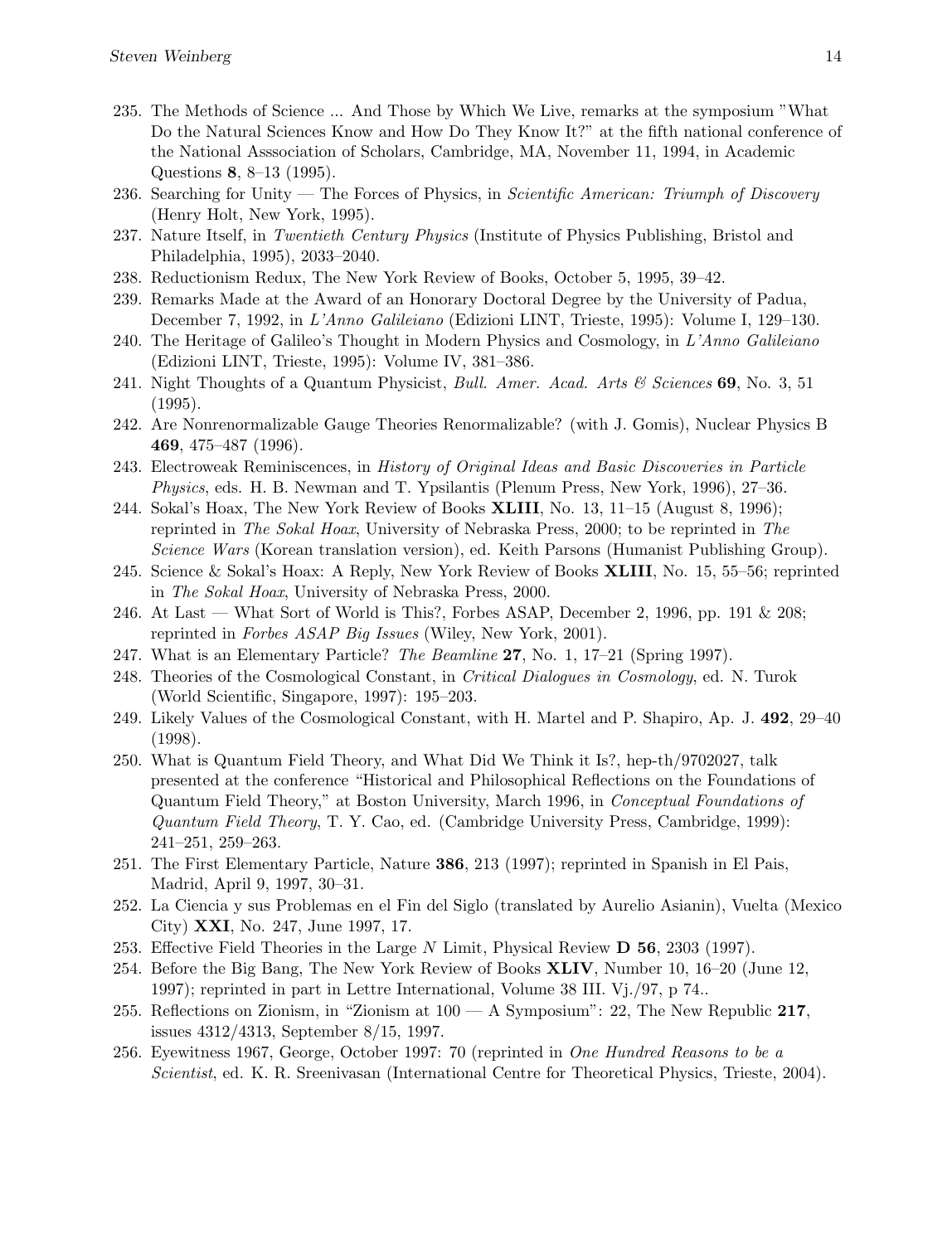- 257. Changing Attitudes and the Standard Model, in The Rise of the Standard Model, L. Hoddeson, L. Brown, M. Riordan, and M. Dresden, eds. (Cambridge University Press, Cambridge, 1997): 36–44.
- 258. Vor dem Urknall, NZZ Folio Nr. 12, December 1997, 6– 15.
- 259. Physics and History, Daedalus 127, 151–164 (Winter 1998); reprinted in Science and Culture, P. Galison, S. R. Graubard, and E. Mendelsohn (Transaction Press, New Brunswick, NJ, 2001): 151–164; reprinted in part in in The One Culture?, ed. by J. A. Labinger and H. Collins (University of Chicago Press, Chicago, 2001). in The One Culture?, ed. by J. A. Labinger and H. Collins (University of Chicago Press, Chicago, 2001); reprinted in the 5oth anniversary issue, Daedalus 134 No. 4, 31–39 (2005).
- 260. Non-renormalization Theorems in Non-Renormalizable Theories, hep-th/9803099, Physical Review Letters 80, 3702 (1998).
- 261. La scienza e i suoi nemici, Lettera Internazionale 54, 26–27 (October–December, 1997).
- 262. Feynman on God and his granny; review of *The Meaning of It All*, by Richard Feynman, in The Times Higher Education Supplement, No. 1334, 23 (May 29, 1998).
- 263. The Non-Revolution of T. S. Kuhn, The New York Review of Books XLV, Number 15, 48–52 (October 8,1998); reprinted as Wissensrevolutionen: Paradigmenwechsel - Zur Wissenschaftsgeschichte Thomas Kuhns, Lettre Internationale Nr. 44, 64–67 (1998); reprinted as La revolución que nunca ocurrió, Este Pais no.  $94, 2-9$ , January 1999; reprinted as Une Vision Corrosive du Progress Scientifique La Recherche No. 318, 72–80 (March 1999); reprinted in part in The One Culture?, ed. by J. A. Labinger and H. Collins (University of Chicago Press, Chicago, 2001).
- 264. T. S. Kuhn's Non-Revolution: An Exchange. The New York Review of Books, February 18, 1999, p. 49.
- 265. The Grand Reduction: Physics in the Twentieth Century, in The Oxford History of the Twentieth Century, M. Howard and W. R Louis, eds. (Oxford Univerity Press, Oxford, 1998): 22–34; reprinted in Hungarian as "A nagy reduckció: a huszadik század fizikája," in Természet Világa, January 2005, pp.  $2-8$ .
- 266. A Response to Professor W´ojcicki, Foundations of Science 1, 79–81 (1998).
- 267. A Certain Approximation, Forbes ASAP, November 30. 1998, pp. 147 and 178–179.
- 268. A Designer Universe?, The New York Review of Books XLVI, Number 16, 46–48 (October 21, 1999); reprinted in German in Bild der Wissenschaft, December 1999, pp 48–49; reprinted in Spanish in Este Pais – - Tendencias y Opiniones, number 105 (December 1999): 50–54; ; reprinted in German in Das Magazin, Nr. 16, April 22–28, 2000: 33-36; reprinted in Spanish in Revista de Occidente, No. 230/231, July–August 2000: 158-171; reprinted in Hungarian in Természet Világa, January 2002; reprinted in Slovak in Zošity humanistov, No. 29 (January 2000) reprinted in The Best American Science Writing 2000, J. Gleick, ed. (The Ecco Press, HarperCollins Publishers Inc., New York, 2000); The Best American Essays 2000 A. Lightman, ed. (Houghton Miflin Company, Boston, 2000); reprinted in F. D. White and S. J. Billings, The Well-Crafted Argument (Houghton-Miflin, Boston, 2002); reprinted in part in T. Edis, Science and Nonbelief (Greenwood Press, Westport, CT, 2006); reprinted in Spanish in el escéptico -La revista para el fomento de la razón y la ciencia, No. 21, pp. 20-29 (January-April 2006); reprinted in Fields of Reading, Motives for Writing, 8th edition, ed. N. R. Comley et al. (Bedford/St. Martins, Boston, 2007): 778-786; reprinted in Polish on the web site Racjonalista,  $3/10/08$ .
- 269. A Unified Physics by 2050?, Scientific American Millenium Special Issue, 281, No. 6, December 1999, pp 68–75; reprinted in Science and Religion: Are They Compatible?". ed. P. Kurtz (Prometheus Books, Amherst, N.Y., 2003): 31–40..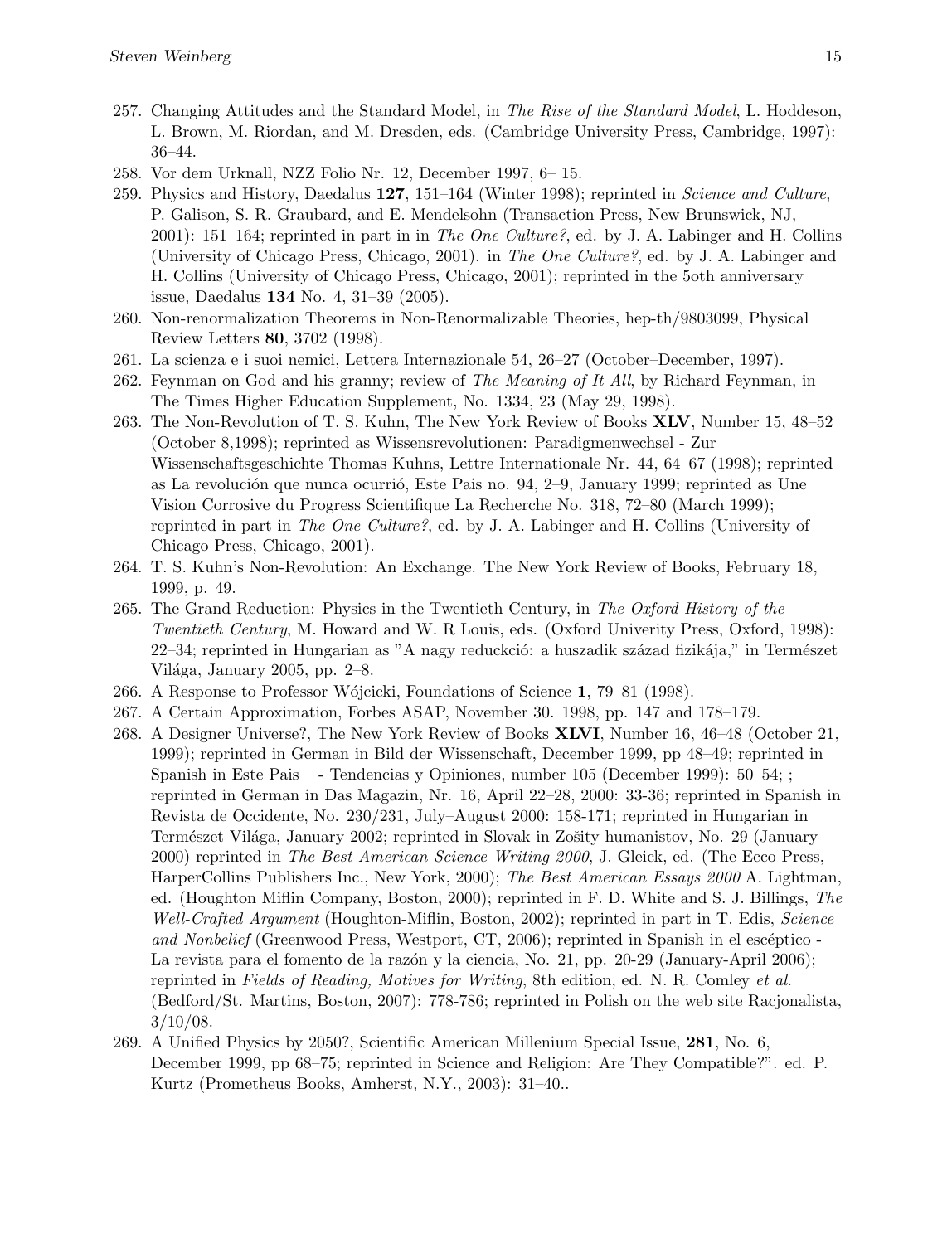- 270. A Theory of Everything, in Predictions  $-30$  Great Minds on the Future, S. Griffiths, ed. (Oxford University Press, Oxford, 1999): 307–308
- 271. Five and a Half Utopias, Atlantic Monthly 285, No. 1, January 2000, pp 107–114; reprinted in Latvian in Rigas Laiks, May, 2000, pp. 28- -35; reprinted in Chinese in Science and Culture Review 1, No. 5 (October 2004), 83-92.
- 272. The Laws of Nature, in Useful Knowledge The American Philosophical Society Millenium Program, A. Bearn, ed. (American Philosophical Society, Philadelphia, 1999): 3–8.
- 273. A Priori Probability Distribution of the Cosmological Constant, Phys. Rev. D 61, 103505-1  $(2000).$
- 274. Why Science isn't a Social Construct, review of The Social Construction of What? by Ian Hacking, The Times Literary Supplement, No. 5055 (February 18, 2000): 8.
- 275. Will We Have a Final Theory of Everything?, in Time, 155, 86 (April 10, 2000).
- 276. The Cosmological Constant Problems, in Sources and Detection of Dark Matter and Dark Energy in the Universe — Fourth International Symposium, D. B. Cline, ed. (Springer, Berlin, 2001), 18–26.
- 277. Curvature Dependence of the Peaks in the Cosmic Microwave Background Distribution, *Phys.* Rev. D62, 127302 (2000).
- 278. Elke Noot op de Juiste Plaats, in Het boek van de schoonheit en de troost, ed. G. Wallinga (Uitgeverij Contact, Amsterdam, 2000): 73–82
- 279. "Conference Summary," in Relativistic Astrophysics,  $20^{th}$  Texas Symposium, Austin, Texas, 10–15 December, 2000 (American Institute of Physics, Melville, NY, 2001): 893–907.
- 280. "Can Science Explain Everything? Can Science Explain Anything?," in New York Review of Books, XLVIII, No. 9, 47–50 (May 31, 2001) ; reprinted in The Australian Review (2001); reprinted in Portuguese in Folha da S. Paolo (2001); reprinted in French in La Recherche (2001); reprinted in The Best American Science Writing 2002, eds. M. Ridley and A. Lightman (HarperCollins, 2002); reprinted in The Norton Reader (W. W. Norton & Co., New York, December 2003); reprinted in Explanations — Styles of Explanation in Science, ed. John Cornwell (Oxford University Press, 2004): 23–38; reprinted in Hungarian in Akadeemia 176, No. 8, 1734–1749 (2005).
- 281. "Peace at Last?," in The One Culture?, ed. by J. A. Labinger and H. Collins (University of Chicago Press, Chicago, 2001): 238–240.
- 282. "Historiographical Uses of Scientific Knowledge," in The One Culture?, ed. by J. A. Labinger and H. Collins (University of Chicago Press, Chicago, 2001): 289-290.
- 283. "Die endgültige Theorie vor Augen," in UNESCO Kurier May, 2001, p. 28.
- 284. "The Future of Science, and of the Universe," in The New York Review of Books XLVIII, No. 18 (November 15, 2001): 58–63; reprinted in Ornicar; reprinted in German in Lettre International, Summer 2008, pp. 219-222; reprinted in Latvian in Rigas Laiks, November 2009, pp. 27-33.
- 285. Fluctuations in the Cosmic Microwave Background I: Form Factors and their Calculation in Synchronous Gauge, astro-ph/0103279, Phys. Rev. D64, 123511/1–16.
- 286. Fluctuations in the Cosmic Microwave Background II:  $C_{\ell}$  at Large and Small  $\ell$ , astro-ph/0103281, Phys. Rev. D64, 123512/1–8.
- 287. "Importance of Discovering the Nature of Dark Energy" in Contributions from the Snowmass 2001 Workshop on the Future of Particle Physics, ed. Eric Linder (Lawrence Berkeley Laboratory, 2001).
- 288. "The Energy of Empty Space," in The Times Higher Education Supplement, December 21, 2001, p. VI.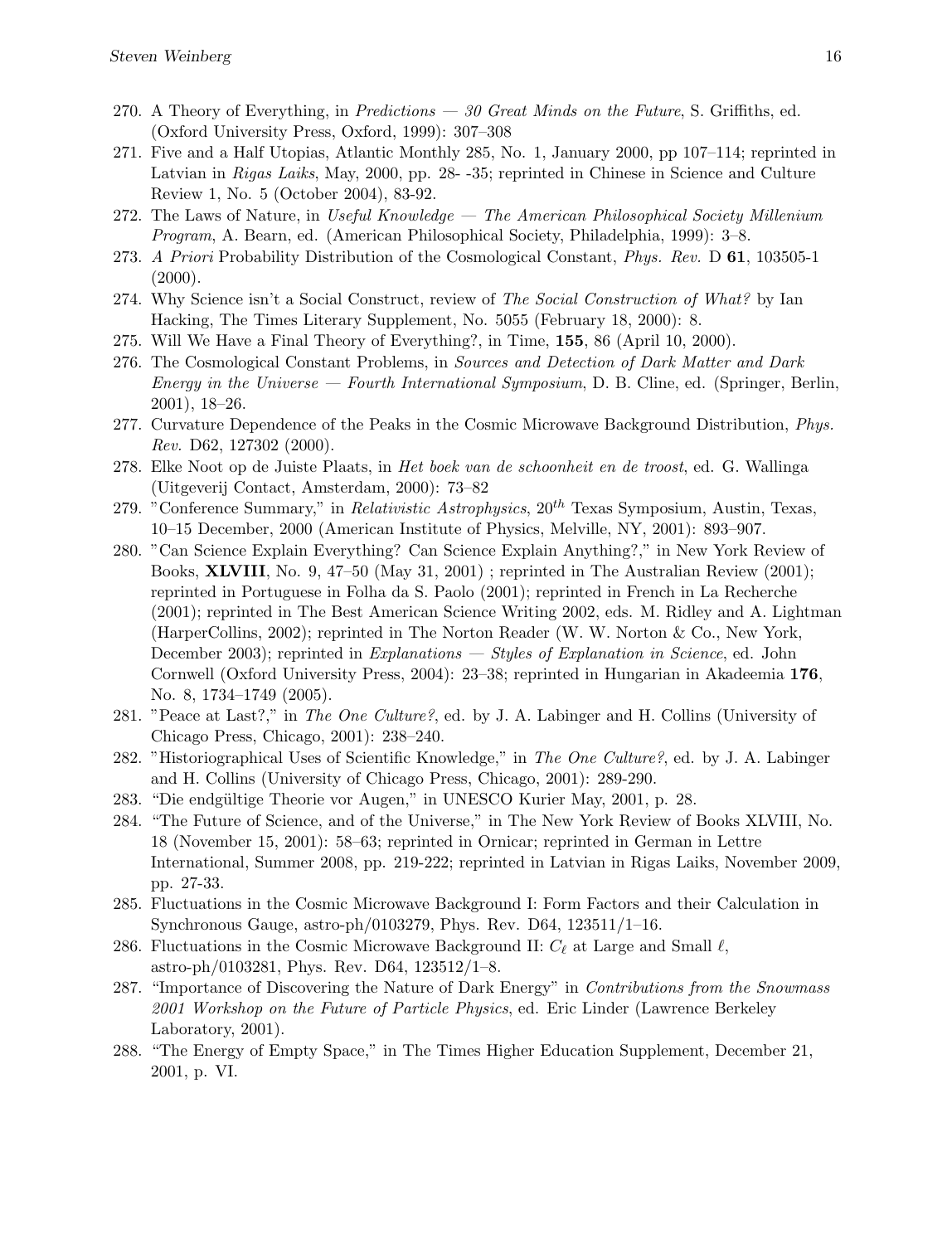- 289. "Afterword: How Great Equations Survive," in It Must be Beautiful: Great Equations of Modern Science, G. Farmelo, ed. (Granta Books, London, 2002).
- 290. "The Truth About Missile Defense," in The New York Review of Books XLIX, No. 2, 41–47 (February 14, 2002); reprinted in At Issue – Missile Defense (Thomson–Gale, Fall 2002); as course material by the U.S. Naval War College (2002); in The Best American Science and Nature Writing 2003, Richard Dawkins, ed. (Houghton-Mifflin Co., Boston, 2003): 271–286.
- 291. "The Growing Nuclear Danger," in The New York Review of Books (XLIX, No. 12, 18–20 (July 18, 2002).
- 292. Talk presented at the acceptance of the 2002 Humanist of the Year Award, in The Humanist, Vol. 62, No. 5, 20–21 (September/October, 2002).
- 293. Cosmological Fluctuations of Small Wavelength, astro-ph/0207375, Astrophys. J. 581, 810–816 (2002).
- 294. "Is the Universe a Computer?," review of A New Kind of Science by Stephen Wolfram, New York Review of Books XLXI, No. 16 (October 24, 2002): 43–47; reprinted in Spanish as "?'Es el universo un ordenador?" in Revista de Libros de la Fundación Caja Madrid, No. 74 (February 2003): 23–30.
- 295. Adiabatic Modes in Cosmology, astro-ph/0302326, Phys. Rev. D67, 123504 (2003)
- 296. Foreword to A Century of Nature: Twenty-one Discoveries that Changed the Scientific World (University of Chicago Press, 2003).
- 297. Damping of Tensor Modes in Cosmology, astro-ph/0306304, Phys. Rev. D 69, 023503 (2004).
- 298. Nuclear Terror: Ambling Toward Apocalypse, Bull. Amer. Acad. Arts & Sciences, LVI, No. 4, 35–44 (Summer 2003); reprinted in The Federation of American Scientists Public Interest Report, 56, Number 2 (Summer 2003).
- 299. What Price Glory, New York Review of Books L, No. 17, 55–60 (November 6, 2003).
- 300. Four Golden Lessons: Advice for Scientists at the Beginning of their Careers, Nature 426, 389 (November 27, 2003).
- 301. The Wrong Stuff, New York Review of Books LI, No. 6, pp 12–16 (April 8, 2004).
- 302. The Making of the Standard Model, hep-ph/0401010, Eur. Phys. J. C 34, 5–13 (2004); reprinted in Prestigious Discoveries at CERN, R. Cashmore, L. Maiani, and J-P. Revol, eds. (Springer, 2003): 9-33; reprinted in 50 Years of Yang-Mills Theory, ed. G. 't Hooft (World Scientific Publishing, Singapore, 2005): 99–117.
- 303. Can Non-Adiabatic Perturbations Arise After Single-Field Inflation?, astro-ph/0401313; Phys. Rev. D 70, 043541 (2004).
- 304. Must Cosmological Perturbations Remain Non-Adiabatic After Multi-Field Inflation?, astro-ph/0405397; Phys. Rev. 70, 083522 (2004).
- 305. A Turning Point?, contribution to a symposium on The Election & America's Future, New York Review of Books LI, No. 17, 16–17 (November 4, 2004).
- 306. Review of Oppenheimer: Portrait of an Enigma by J. Bernstein, Physics Today, January 2005. pp 51–52.
- 307. Quantum Contributions to Cosmological Correlations, Phys. Rev. D72, 043514–1-19 (2005) [hep-th/0506236].
- 308. Einstein's Search for Unification, in *Einstein A Hundred Years of Relativity*, ed. Andrew Robinson (Palazzo Editions Ltd, Bath, 2005):102–108; republished by Princeton University Press, Princeton, NJ, 2015.
- 309. Einstein's Mistakes, Physics Today 58, No. 11: 31-35 (November 2005); reprinted in  $E =$ Einstein - His Life, His Thought, and His Influence on Our Culture, eds. D. Goldsmith and M. Bartusiak (Sterling Publishing, New York, 2006).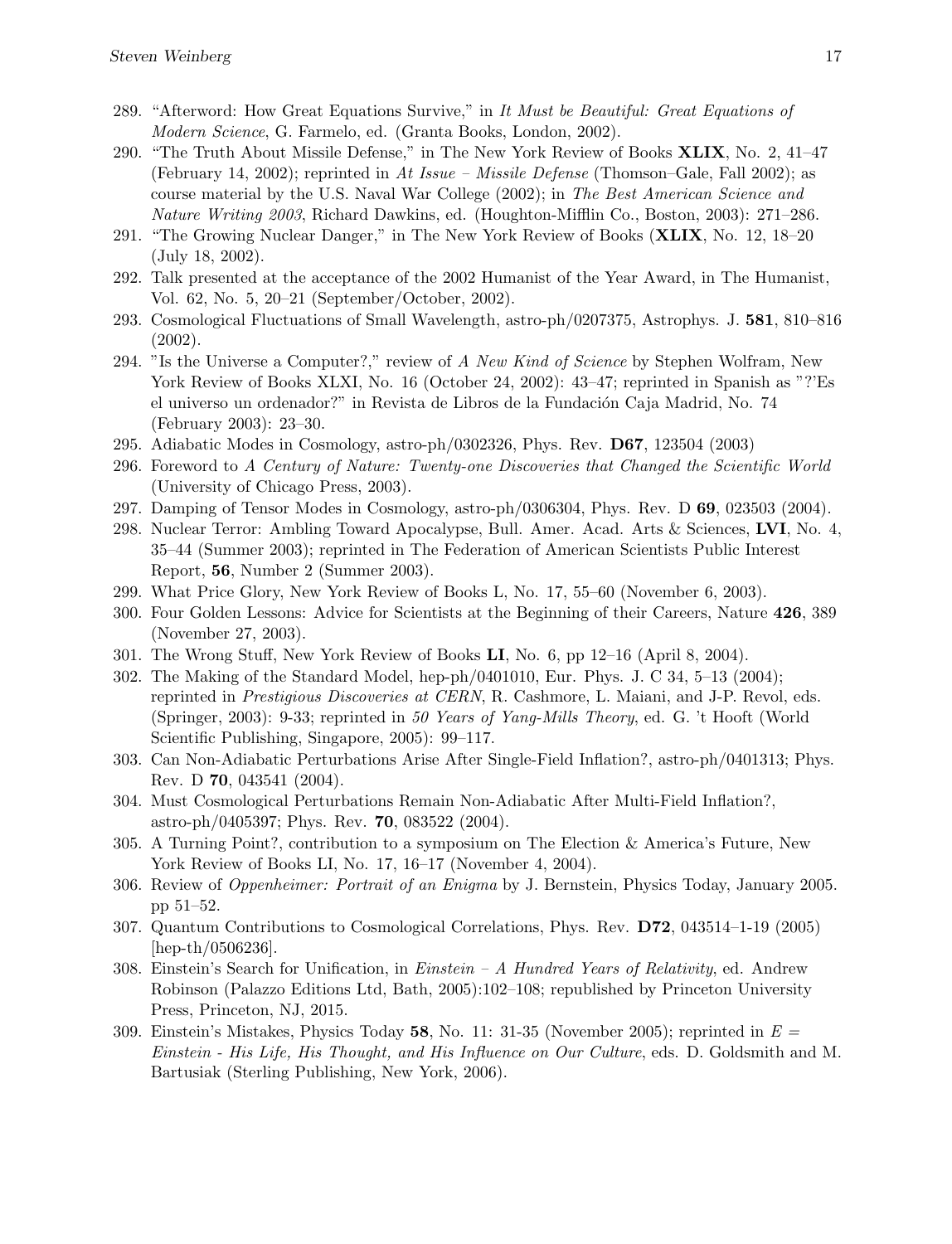- 310. Living in the Multiverse: Opening Talk at the Symposium "Expectations of a Final Theory" at Trinity College, Cambridge, September 2, 2005; , hep-th/0511037; in Universe or Multiverse?, ed. B. Carr (Cambridge University Press); reprinted in The Nature of Nature, ed. B. L. Gordon and W. A. Dembski (ISI Books, Wilmington, DL, 2011), pp 547–557
- 311. Against the Boycott, invited opinion piece in Times Higher Education Supplement, May 26, 2006, p. 16.
- 312. Quantum Contributions to Cosmological Correlations II: Can These Corrections Become Large?, Phys. Rev. 74, 023508 (2006) [hep-th/0605244]
- 313. A No-Truncation Approach to Cosmic Microwave Background Anisotropies, Phys. Rev. D 74, 063517 (2006) [astro-ph/0607076]
- 314. A Deadly Certitude review of The God Delusion, by Richard Dawkins, The Times Literary Supplement, No. 5416 (January 19, 2007): 5-6
- 315. To the Postdocs, opinion piece in Physics Today, March 2007, p. 58; reprinted in Japanese in Parity, August 2007: 46-47
- 316. Tensor Microwave Background Fluctuations for Large Multipole Order (with R. Flauger), Phys. Rev. D 75, 123505 (2007) [astro-ph/0703179].
- 317. Invited comment on cosmology, in The Quantum Structure of Space and Time Proceedings of the 23rd Solvay Conference on Physics, December 2005, (World Scientific, Singapore, 2007): p. 242.
- 318. Inherited Opportunity, contribution to a series of invited essays on The Future of the American Idea, The Atlantic Monthly, November 2007: 33-34.
- 319. V-A was the Key, J. Physics: Conference Series 196, 012002 (2009)/
- 320. From BCS to the LHC, CERN Courier 48, 17 (January/February 2008); reprinted in Association of Asia Pacific Physical Societies Bulletin 18, No. 2, 30 (April 2008); reprinted as Chapter 8 of Perspectives on LHC Physics, ed. G. Kane & A. Pierce (World Scientific/Imperial College Press, 2008): 133-142; reprinted in Int. J. Mod. Phys. A 23, 1627 (2008); reprinted in BCS: 50 Years, ed. L. Cooper and D. Feldman (World Scientific, Singapore, 2011): pp. 559-568.
- 321. Science or Spacemen?, Sky and Telescope 115, 96 (May 2008)
- 322. Israel and the Liberals, Tikkun May/June 2008, p. 86
- 323. Effective Field Theories for Inflation, Phys. Rev. D 73, 123541 (2008) [hep-th/0804.4291].
- 324. A Tree Theorem for Inflation, Phys. Rev. D 78, 063534 (2008) [hep-th/0805.3781].
- 325. Without God, New York Review of Books LV, 73 (September 25, 2008); excerpted in French in Philosophie Magazine, November 2008, p. 12; reprinted in Spanish in Letras Libras, March 2009, pp. 12–17; reprinted in German in Lettre International, Spring 2009, pp. 80-82; reprinted in Polish in Europa, April 18-19, 2009, pp. 11-12; reprinted in The .Norton Reader, 13th Edition (W.W. Norton & Co., 2012), pp. 1074-1085.
- 326. Contribution to "Advice for the President," Discover, November 2008, p. 54.
- 327. Non-Gaussian Correlations Outside the Horizon, Phys. Rev. D 78, 123521 (2008) [hep-th/0808.2909].
- 328. Non-Gaussian Correlations Outside the Horizon II: The General Case, Phys. Rev. D 79, 043504 (2009) [hep-ph/0810.2831].
- 329. Effective Field Theory, Past and Future, Proceedings of Science CD 09. 001 (2009), published on line at http://pos.sissa.it/cgi-bin/reader/conf.cgi?confid=86 [0908.1964]; re-publlished in Ken Wilson Memorial Volume, ed. B. E. Baaquie, K. Huang, M. E. Peskin, and K. K. Phua (World Scientific, Singapore, 2015). . .
- 330. Change Course, in "College Advice From People Who Have Been There," New York Times Sunday Opinion section, September 6, 2009, p. 10.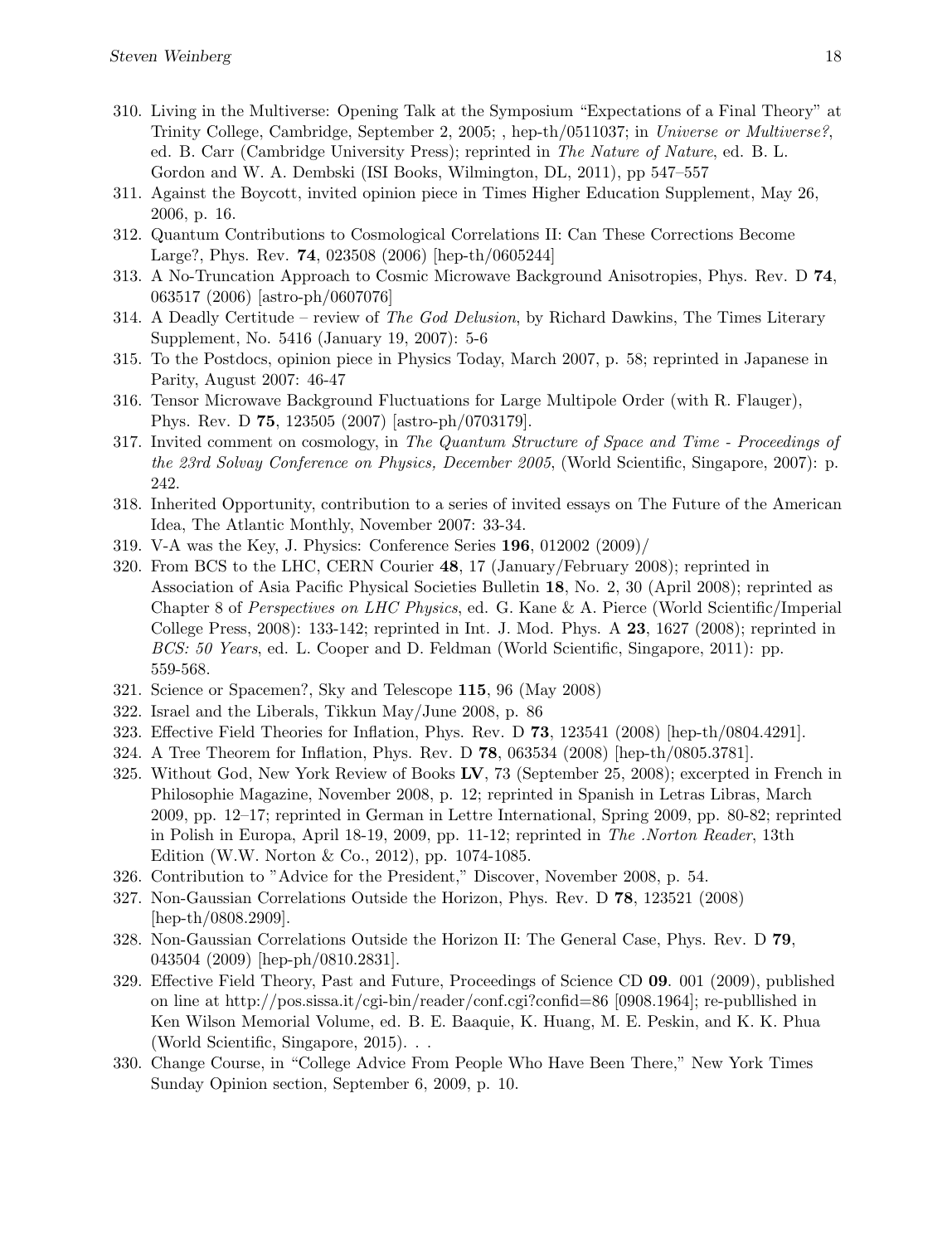- 331. The Missions of Astronomy, New York Review of Books LVI, No. 16 (October 22, 2009), pp. 19–22; reprinted in Latvian in Rigas Laiks, December 2009, pp. 39-43; reprinted in The Best American Science and Nature Writing, ed. Freeman Dyson (Houghton Miflin Harcourt, Boston, 2010), pp. 23–31; reprinted in The Best American Science Writing, ed. Jerome Groopman (Harper Collins, New York, 2010), pp. 272–281.
- 332. Changing Views of Quantum Field Theory, Proceedings of the XVIth International Congress on Mathematical Physics at Prague, August 2009, ed. P. Exner (World Scientific, Singapore, 2010): p. 290.
- 333. Asymptotically Safe Inflation, Phys. Rev. D81, 083535 (2010) [0911.3165].
- 334. Obama Gets Space Funding Right, op ed article in The Wall Street Journal, 2/4/10, p. A19.
- 335. Ending Manned Space Flight is the Right Thing for Science, op ed article in The Austin American-Statesman, 2/7/10, p. F3.
- 336. A Win for Science, op ed article in The Dallas Morning News, 2/8/10, p. 13A.
- 337. Advances in science call for unmanned spaceflight, op ed article in The Houston Chronicle,  $2/10/10$ , p. B9.
- 338. Six-dimensional Methods for Four-dimensional Conformal Field Theories, Phys. Rev. D 82, 045031 (2010) [1006.3480].
- 339. Pions in Large N Quantum Chromodynamics, Phys. Rev. Lett. 105, 261601 (2010) [1009.1537].
- 340. Ultraviolet Divergences in Cosmological Correlations, Phys. Rev. D 83, 063508 (2011) [1011.1630]
- 341. The Universes We Still Don't Know, review of The Grand Design by S. Hawking and L. Mlodinow, New York Review of Books LVIII, No. 2, pp. 31–34 (February 10, 2011).
- 342. Particle Physics, from Rutherford to the LHC, Physics Today 64, 29–33 (August, 2011); reprinted in 100 Years of Subatomic Physics, ed. E. M. Henley and S. D. Ellis (World Scientific, Singapore, 2013): pp. 3-9.
- 343. Symmetry: A key to Nature's Mysteries, The New York Review of Books (October 27, 2011), pp. 69–73; reprinted in The Best American Science Writing 2012, ed. M. Kaku (HarperCollins, New York, 2012), pp. 158–172.
- 344. Introduction to Chapter 6, ''Educators and Academics," in Texas State Cemetery, eds. J. Walker and W. Erwin (University of Texas Press, Austin, TX, 2011): pp. 147–151.
- 345. The Higgs, and Beyond, Prospect (December 2011): 74–76.
- 346. The Crisis of Big Science, The New York Review of Books (May 10, 2012), pp. 59–62; reprinted in The Best American Science and Nature Writing 2013, ed. S. Mukherjee (Houghton Miflin Harcourt, Boston, 2013),pp. 229-239.
- 347. Collapse of the State Vector, Phys. Rev. A 85, 062116 (2012) [1109.6462].
- 348. Why the Higgs boson matters, Editorial Opinion Page, International Herald Tribune, July 14–15, 2012, p. 6; reprinted in German translation in Nachrichten der Olbers-Gesellschaft Bremen (October 2012), pp. 25-26.
- 349. Why the Higgs?, New York Review of Books (August 16, 2012), 78.
- 350. Six-dimensional Methods for Four-dimensional Conformal Field Theories II: Irreducible Fields, Physical Review D 86, 085013 (2012) [1209.4659].
- 351. Minimal Fields of Canonical Dimensionality are Free, Phys. Rev. D 86, 105015 (2012) [1210.3864].
- 352. Liberal Disappointment, The New York Review of Books. (November 8, 2012), p. 63.
- 353. Varieties of Symmetry, Symmetry: Culture and Science 23, 5 (2012).
- 354. Changing Views of Symmetry, in From the PS to the LHC 50 Years of Nobel Memories in High-Energy Physics, L. Alvarez-Gaumé et al. eds. (Springer-Verlag, Berlin, 2013).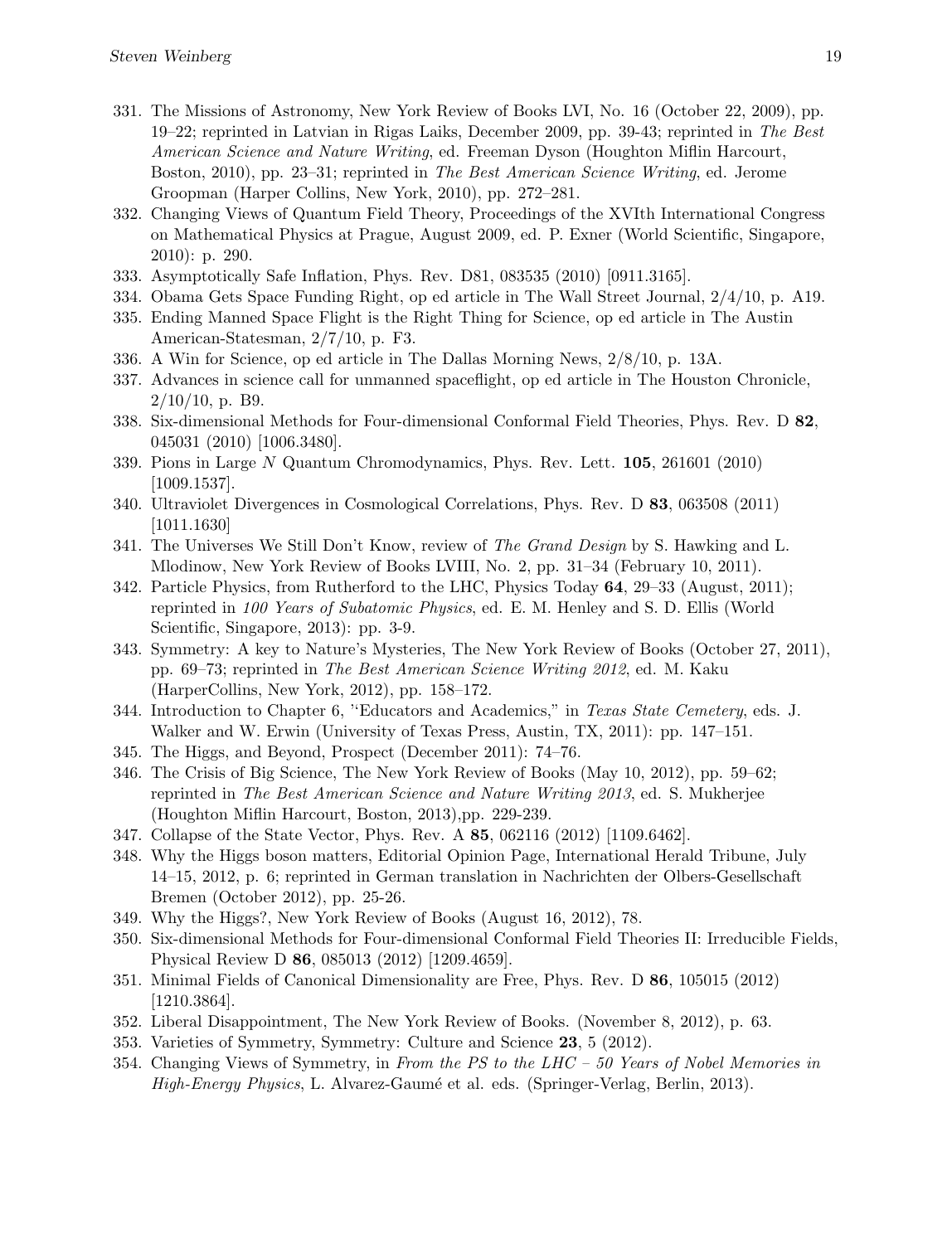- 355. Closing some tax loopholes would do more harm than good, op-ed article in The American Statesman, December 20, 2012, p. A15.
- 356. Living With Infinities The Contributions of Gunnar Källén and Expectations for the Future, published as Chapter 61 in Portrait of Gunnar Källén — A Physics Shooting Star and Poet of Early Quantum Field Theory, ed. Cecilia Jarlskog (Springer International Publishing, Switzerland, 2013): pp. 279–292.
- 357. Tetraquark Mesons and Large N Quantum Chromodynamics, Phys. Rev. Lett. 110, 261601 (2013). [1303.0342]
- 358. Goldstone Bosons as Fractional Cosmic Neutrinos, Phys. Rev. Lett. 110, 241301 (2013). [1305.1971]
- 359. Foreword to Time in Powers of Ten by G. 't Hooft and Stefan Vandoren (World Scientific, Singapore, 2014), p. ix.
- 360. Physics: What We Do and Don't Know, New York Review of Books LX, No. 17, 86 (November 7, 2013; 50th Anniversary Issue); reprinted in German translation in Merkur - Deutsche Zeitschrift für europäischen Denken, Vol. 3, p. 212 (March 2014); reprinted in Italian translation in La Fisica nella Scuola XLVII, No. 3, 102 ( July-September 2014).
- 361. Against Manned Space Flight Programs, Space Policy 29, 229 (2013).
- 362. Tom Kibble: Breaking Ground and Breaking Symmetries, in Symmetry and Fundamental Physics: Tom Kibble at 80, ed. J. Gauntlett (World Scientific, Singapore, 2014): pp. 125-131.
- 363. Quantum Mechanics without State Vectors, Phys. Rev. A 90, 042102 (2014). [1405.3483]
- 364. The Art of Discovery, Proceedings of The Philosophical Society of Texas LXXIII (2014):pp.35-38.
- 365. Eye on the Present The Whig History of Science, The New York Review of Books LXII, No. 20, 82 (December 17, 2015).
- 366. Nambu, At the Beginning, to be published in Progress of Theoretical and Experimental Physics
- 367. What Happens in a Measurement?, Phys. Rev. A 93, 032124 (2016). [1603.06008]

## Published Interviews

- 1. "A conversation with Steven Weinberg," in NOVA Adventures in Science, prepared by WGBH — Boston (Addison–Wesley Publishing Co., 1982), pp 34–35.
- 2. Interview in Superstrings A Theory of Everything, ed. by P.C.W. Davies and J. Brown (Cambridge University Press, Cambridge, U.K., 1988), pp 211–224.
- 3. Interview with Bill Moyers, in A World of Ideas, ed. by B. S. Flowers (Doubleday, New York, 1989) pp 249–262; excerpted in Dialogue: A quarterly journal of the U.S. Information Agency 89, 28 (March, 1990).
- 4. Interview with Alan Lightman, in Origins: The Lives and Worlds of Modern Cosmologists, ed. by A. Lightman and R. Brawer (Harvard University Press, Cambridge, MA 1990), p. 451.
- 5. "Will Congress Remain a Patron of Science?," interview with Peter Spotts, The Christian Science Monitor, March 1, 1995, 19.
- 6. "Steven Weinberg Dreams of a Final Theory," interview with Simon Mitton, Science Watch 7, No. 6, pp. 3–4 (November/December 1996).
- 7. "Viraconto la grande Teoria Final," interview with Giovanni Maria Pace, La Repubblica, December 8, 1996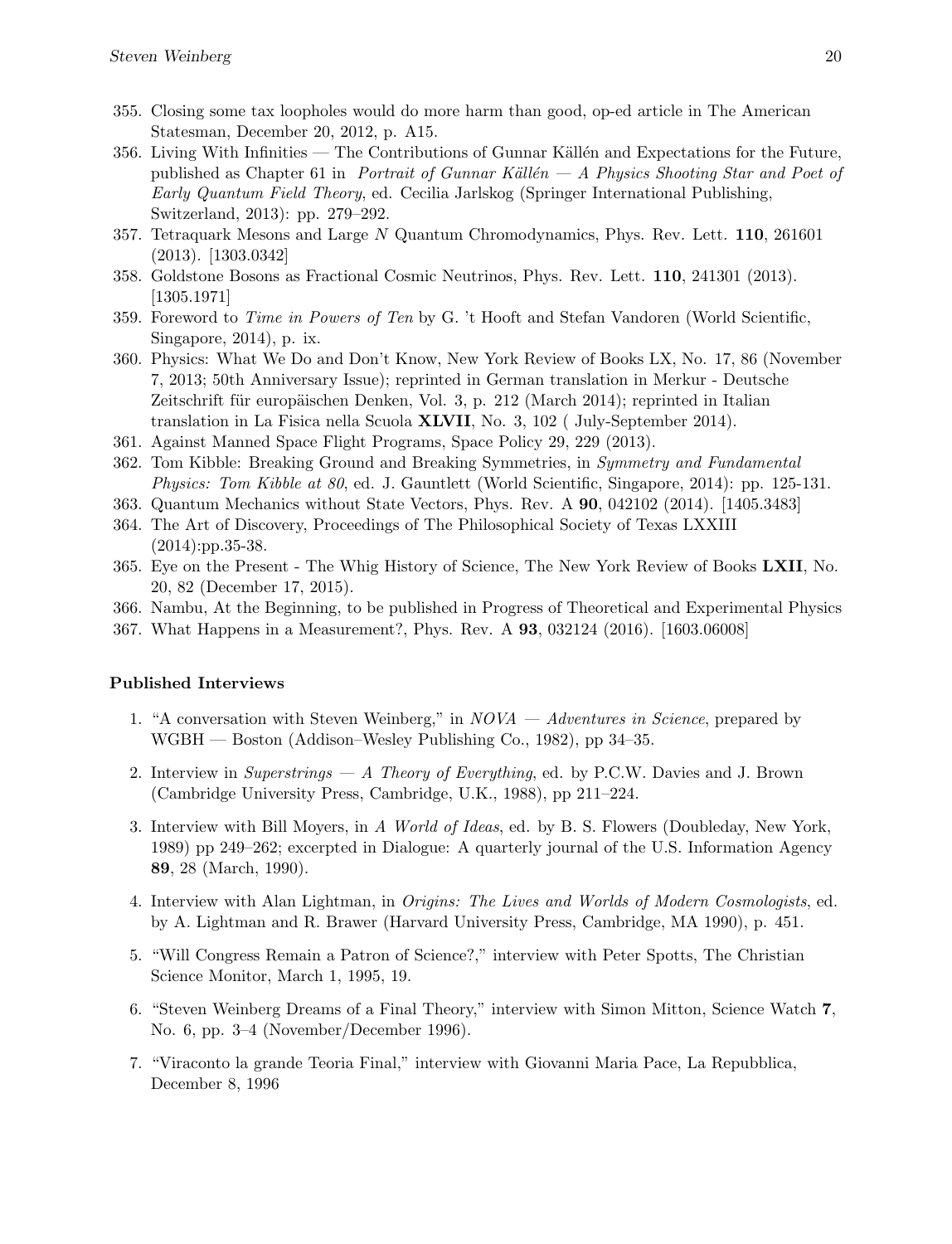- 8. "Perspective: Withering on the Divine," interview with Andrew Robinson, The Times Higher Education Supplement, No. 1338 (June 26, 1998), p 17.
- 9. "Auf der Suche nach eines schönen Formel," interview with Frank Grotelüschen, Berliner Zeitung – Wissenschaft, No. 299 (December 23, (1998) : p. IV.
- 10. "Comment le big bang a chang´e notre vision de l'Univers Une entrevue exclusive avec le c'el'ebre astrophysicien Steven Weinberg," interview with Vincent Scotte, Québec Science, Vol. 37, No. 6 (March 1999): pp. 51–52.
- 11. "Weinberg: Aposto num universo aberto e infinito," Gazerto Mercantil, Sao Paolo (March 6-7, 1998): pp 1–2.
- 12. "Lonely Planet: An Interview with Steven Weinberg," interview with Margaret Wertheim, Science and Spirit 10, no. 1, 20–22 (April/May 1999).
- 13. "Die Welt ist kalt und unpersönlich," Der Spiegel, Nr. 30., pp. 191–194. (July 26, 1999)
- 14. "Many Questions, Some Answers," interview with Timothy Ferris and Paul Davies, Forbes ASAP (October 2, 2000): 267-271.
- 15. "Physicist Ponders God, Truth, and Final Theory," by James Glanz, Mew York Times, reprinted in Scientists at Work, ed. by L. Chang (McGraw Hill, New York Times, 2000): 351–357.
- 16. "A Física Elegante," interview with Alexandra Ozorio de Almeida, Folha de S. Paulo Mais, No. 489, 4-7 (June 24, 2001).
- 17. "Steven Weinberg, Aposta Num Aniverso Aberto e Infinito," interview with Alessandro Greco, in Homens de Ciência (Conrad Editora do Brasil Ltda., São Paulo, 2001): 166–170.
- 18. "Weinberg sueña una teoría final," El Informador, Guadalajra, Mexico, (March 23, 2002): 8-A.
- 19. "The Great Unifier," Discover 23, no. 4 (May 2002): 18.
- 20. Interview with Peter Catalano, translated into Japanese in Great Minds of Our Time (Gakken, Tokyo, 2002)
- 21. Interview with István Hargittai, in *Candid Science IV: Conversations with Famous Physicists* (Imperial College Press, London, 2003): 21–31.
- 22. "Number One: A Model of Leptons" (one of a series of interviews of James Riordan with the authors of the ten most cited articles in Physical Review Letters), APS News 12, No. 8: 3 (August/September 2003).
- 23. "Wij Passen in Geen Enkele Andere Wereld," interview with Dirk Draulens, in Knack, Antwerp, Belgium (21 December 2005): pp. 74–78.
- 24. Interview in Celebrating 75 Years of Excellence in Enhancing the Understanding and Appreciation of Physics Teaching (American Association of Physics Teachers, 2006): 107
- 25. "There will be less room for religion," interview in Newsweek International Edition, September 15, 2008: p. 51.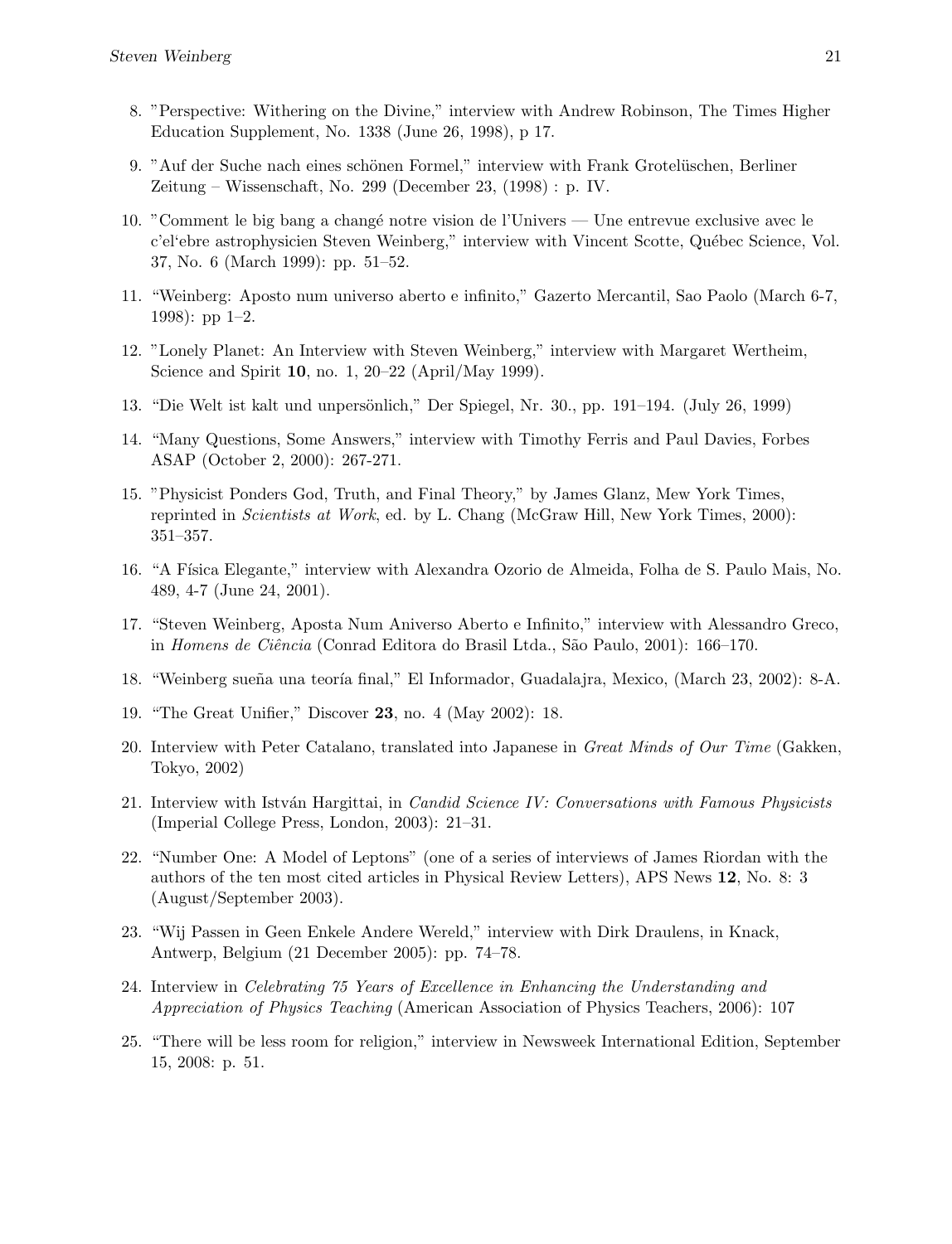- 26. "Uber Gott und die Welt," interview with Stefan Klein in Zeit Magazin, April 2, 2009, pp. ¨ 26-33.
- 27. "Ich glaube, dass die Welt ohne Religion besser wäre," interview with Barbara Vonarburg in Tages Anzeiger (Zurich), July 8, 2009, p. 26, and in Der Bund (Bern), July 10 (2009), p. 32.
- 28. "Űrhajósok helyett automatäkat," NÉPSZABADSÄG (Budapest), August 3, 2008, p. 6
- 29. Interview with Gyula Bencze, to be published in Természet Világa (Budapest)
- 30. "Die Hypothese eines wohlwollenden Schöpfers ist unnötig," interview with Joachim Laukenmann in SonntagsZeitung (Zurich), August 16, 2009, pp. 57–58.
- 31. "Steven Weinberg: master builder of the Standard Model," interview with Christine Sutton, Cern Courier, September 2009, pp. 22-23.
- 32. "Tudomány, társadalom, művészetek," interview with Bencze Gyula, Természet Világa, October 10, 2009.
- 33. Interview with Mike Shea, Texas Monthly, Januaray 2010, pp. 56–58.
- 34. Interview in "Scientist's Nightstand" web page of American Scientist, http://www.americanscientist.org/bookshelf/pub/scientists-nightstand-steven-weinberg
- 35. "Die Einheit der Welt," interview with Stefan Klein in Wir Alle Sind Sternenstaub Gespräche mit Wissenschaftlern über die Rätsel unserer Existenz (Fischer Taschenbuch Verlag, 2010).
- 36. "Dr. Unification," interview with Amir D. Aczel, Scientific American, November 2101, pp. 64–67.
- 37. A conversation with Steve Paulson on science and religion, in Atoms and Eden (Oxford University Press, 2010): pp. 259–271.
- 38. Interview with CJ Polychroniou, in Epsilon, No. 1038, pp. 52–59 (March 6, 2011).
- 39. Interview in Populyarnaya Mechanuka (Moscow, January 2013), pp 36–38.
- 40. "Netiešie realitātes novērojumi," interview with Arnis Rītups in Latvian in Rīgas Laiks, January 2013, pp. 22–31.
- 41. "Steven Weinberg: 'I wanted to be on the in privy to all the secrets of physics," interview with Brian Clegg in The Observer, London, March 2, 2013.
- 42. Interview with M. Hargittai and I. Hargittai, in Great Minds (Oxford University Press, Oxford, UK, 2014): pp. 109-111.
- 43. "Nonsense to say modern science existed in ancient Greece or India," Sunday Times of India, March 22, 2015, p. 16.
- 44. "Nobel Laureate Steven Weinberg Still Dreams of Final Theory," with John Horgan in Scientific American Blog, May 1, 2015, permanent address: http://blogs.scientificamerican.com/cross-check/2015/05/01/nobel-laureate-steven-weinbergstill-dreams-of-final-theory/